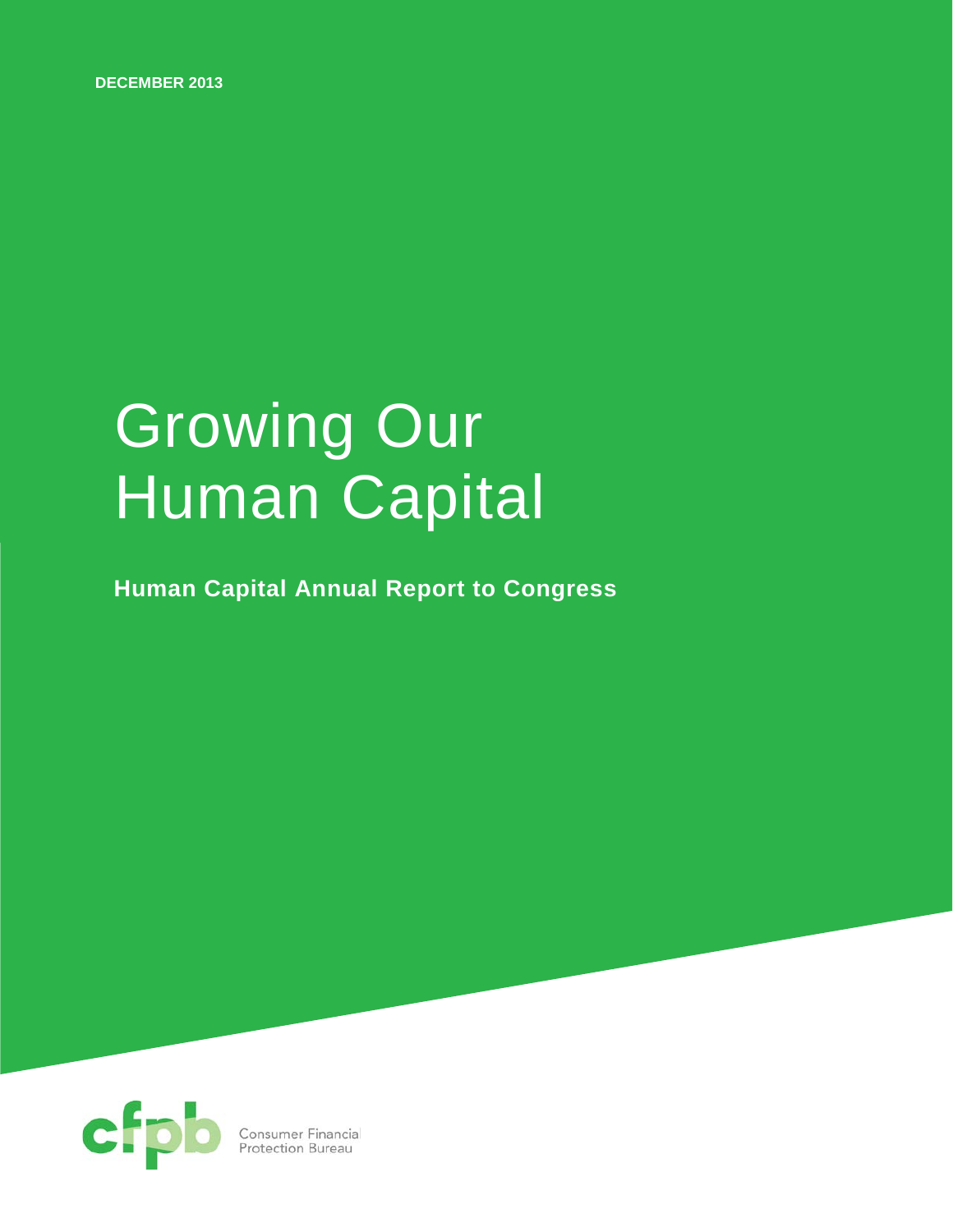## **Table of contents**

| 1.             |               |  |
|----------------|---------------|--|
|                | 1.1           |  |
|                | 1.2           |  |
|                | 1.3           |  |
| 2.             |               |  |
|                | 2.1           |  |
|                | 2.2           |  |
|                | 2.3           |  |
|                |               |  |
| 3 <sub>1</sub> |               |  |
|                | 3.1           |  |
|                | 3.2           |  |
|                | 3.3           |  |
| 4.             |               |  |
|                | 4.1           |  |
|                | $4.2^{\circ}$ |  |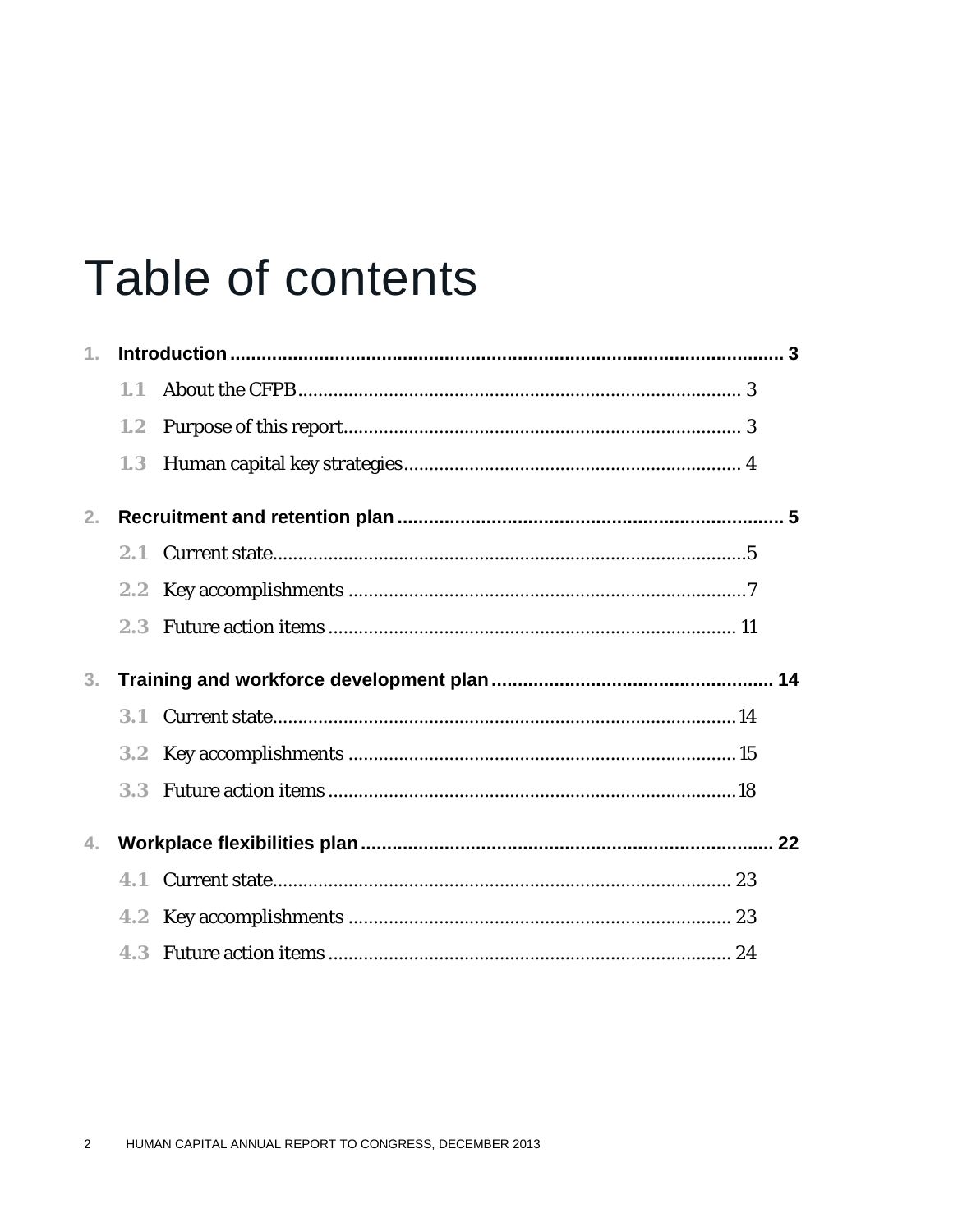## **1.** Introduction

### **1.1** About the CFPB

The Dodd-Frank Wall Street Reform and Consumer Protection Act (Dodd-Frank Act), signed into law on July 21, 2010 by President Obama, established the Consumer Financial Protection Bureau (CFPB or Bureau). To increase accountability for the supervision and enforcement of laws governing consumer financial products and services, the Dodd-Frank Act centralized (at the CFPB) consumer protection authorities formerly located throughout the government. The CFPB is tasked with protecting consumers by making markets for consumer financial products and services work for American families. The CFPB began operation July 21, 2011 and received its full authorities upon the appointment of the Director, Richard Cordray, on January 4, 2012, and his subsequent confirmation July 16, 2013.

### **1.2** Purpose of this report

Section 1067 of the Dodd-Frank Act requires the Bureau to submit an annual report to the Senate Committee on Banking, Housing, and Urban Affairs and the House Committee on Financial Services for the first five years of its existence that includes plans for:

- 1) Training and Workforce Development,
- 2) Workplace Flexibilities, and
- 3) Recruitment and Retention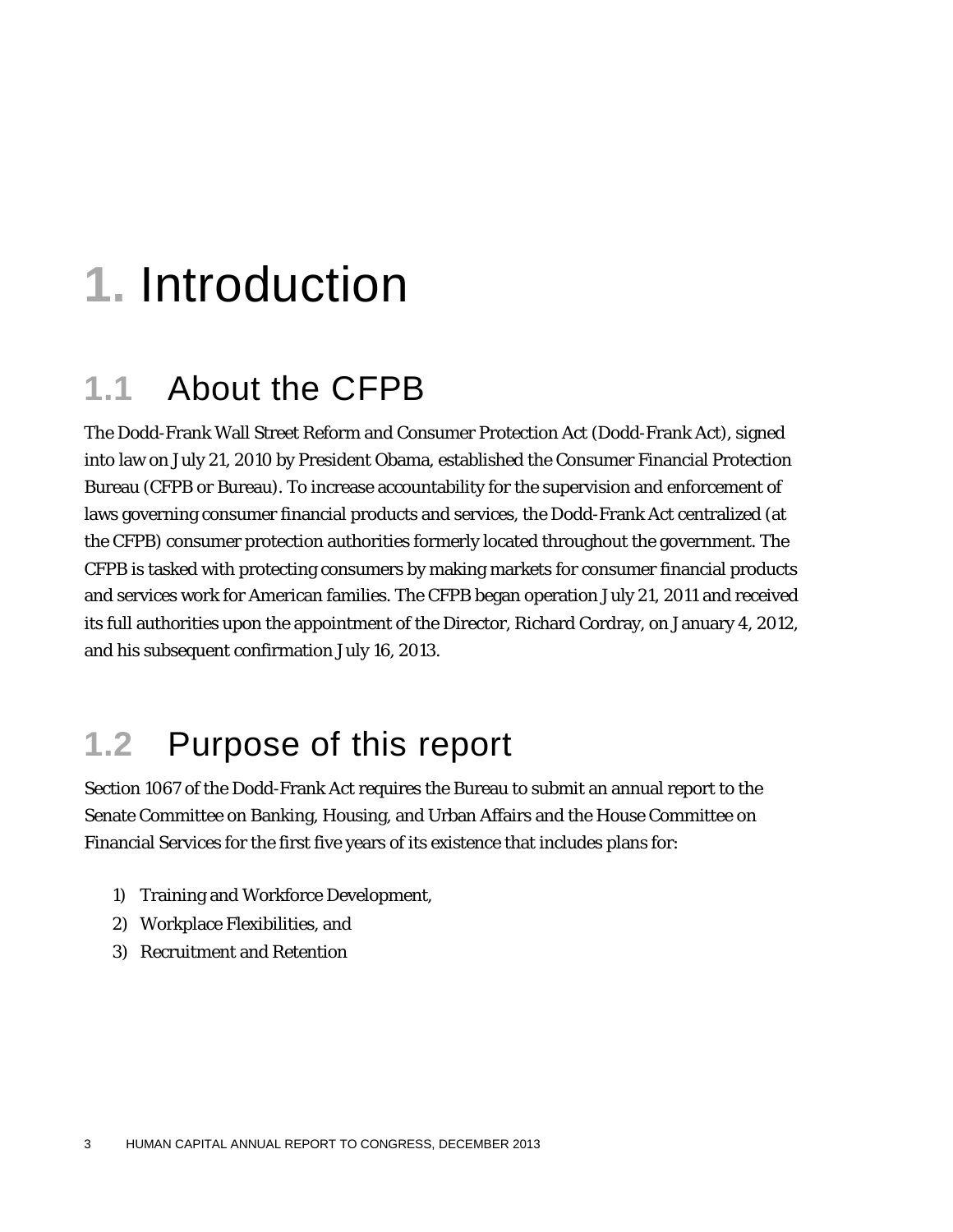To date, two of these five reports have been delivered:

- 1) On July 21, 2011, the CFPB provided Congress with the Bureau's first annual report titled "Developing our Human Capital"; and
- 2) On December 1, 2012, the CFPB gave updates in the second annual report titled "Growing our Human Capital."

This is the third of these reports, and continues to show the progress made in building the Bureau and developing the workforce needed to successfully accomplish the Bureau's mission.

## **1.3** Human capital key strategies

The Office of Human Capital (OHC) has identified three key human capital strategies for the Bureau:

#### **1.3.1** Recruitment, engagement, and total rewards

Recruit and retain a high-quality, diverse staff through effective workforce planning and talent acquisition methods, strong engagement, diversity and inclusion programs, and a competitive total rewards package.

#### **1.3.2** Learning, development, and performance management

Create and sustain a high-performing workforce through innovative workforce learning, development, and performance management programs.

#### **1.3.3** Human capital infrastructure

Develop human capital infrastructure by creating human capital policies, improving human resource (HR) information systems, effectively allocating and prioritizing resources, and achieving desired human capital outcomes through mutual accountabilities.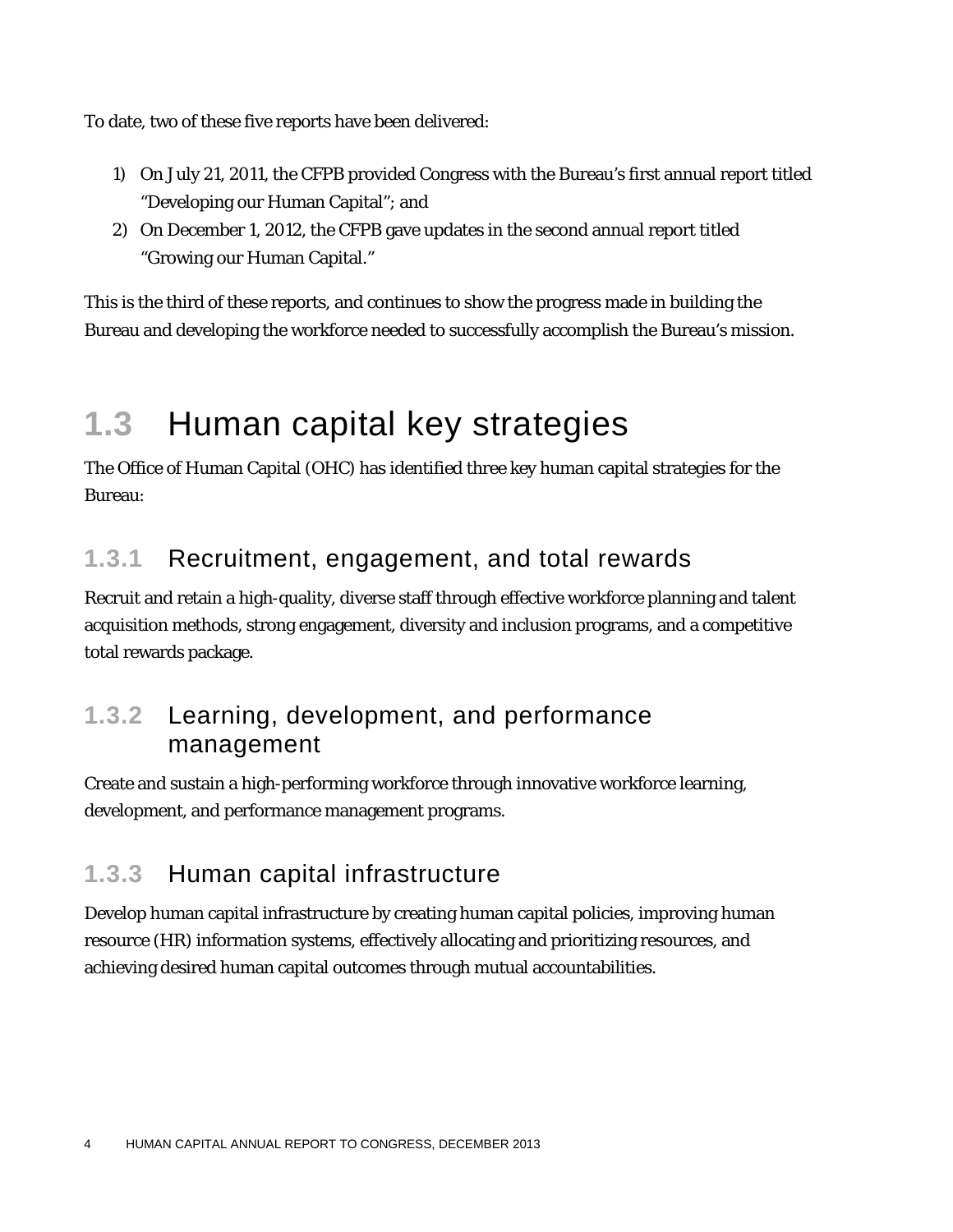## **2.** Recruitment and retention plan

Under the Dodd-Frank Act, the CFPB Recruitment and Retention Plan must address the specific activities aimed at ensuring the Bureau effectively recruits and retains a high-quality and diverse workforce. Specifically, the Dodd-Frank Act requires that we describe our efforts in the following areas to the extent practicable:

| <b>DODD-FRANK ACT</b><br>$§1067(B)(2)(C)$ :     | (i)   | The steps necessary to target highly qualified applicant pools<br>with diverse backgrounds     |
|-------------------------------------------------|-------|------------------------------------------------------------------------------------------------|
| <b>RECRUITMENT AND</b><br><b>RETENTION PLAN</b> | (ii)  | Streamlined employment application processes                                                   |
|                                                 | (iii) | The provision of timely notification of the status of<br>employment applications to applicants |
|                                                 | (iv)  | The collection of information to measure indicators of hiring<br>effectiveness                 |

## **2.1** Current state

Over the past year, the CFPB continued to build its workforce by identifying and recruiting the best qualified people to meet immediate and long-term staffing needs. As of the end of FY 2013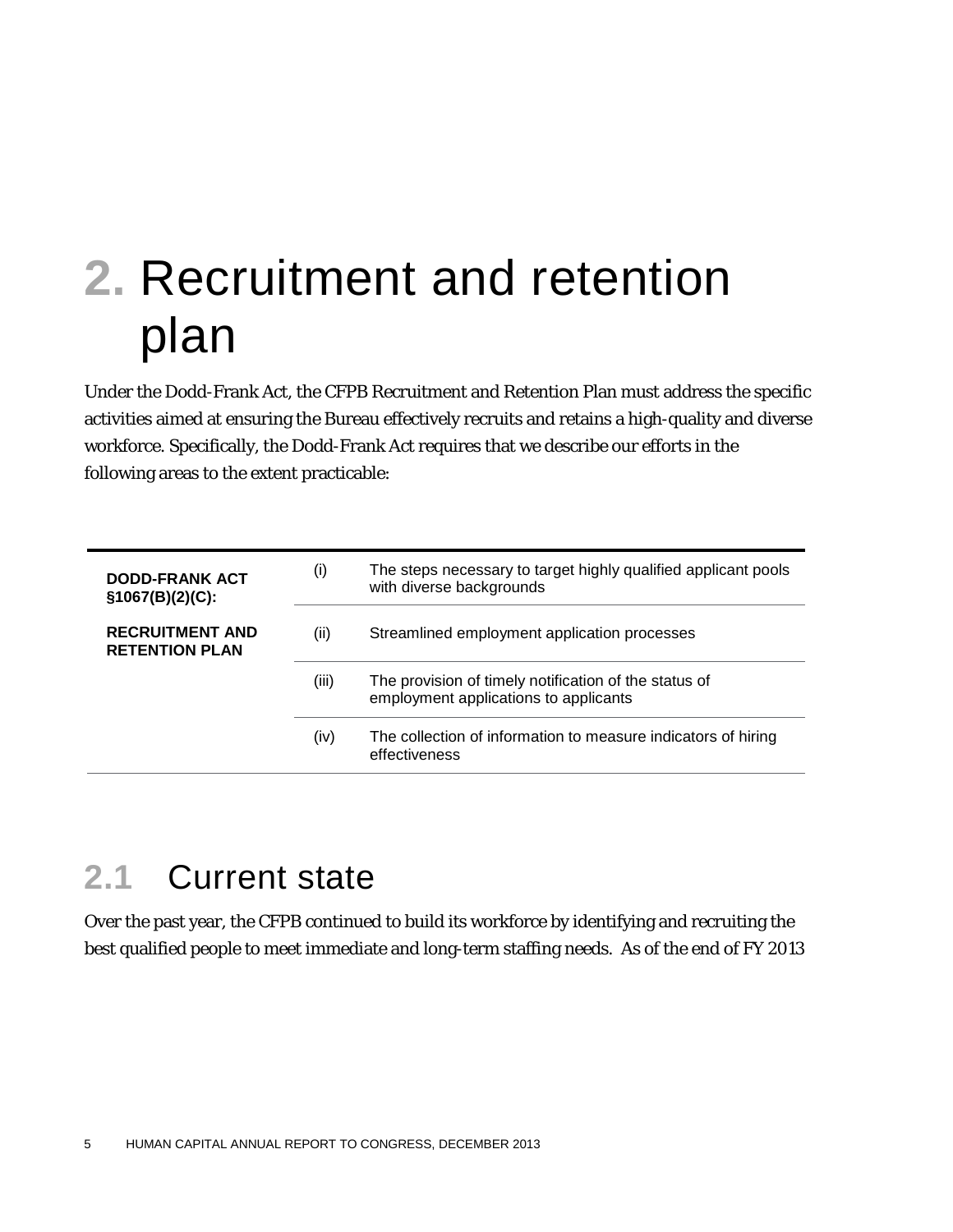$Q4$  (9/21/2013), the Bure[a](#page-5-0)u had 1,302 employees.<sup>a</sup> The Bureau's growth since FY2011 is indicated in Figure 1.



The Bureau's workforce represents diversity of gender, race, national origin, veteran status, age, and targeted disabilities. Table 1 shows a current snapshot of the Bureau's diversity. The Bureau exceeds FIRREA comparisons with respect to gender (47% female at the CFPB vs. 44% female at other FIRREA agencies) and minority employees (34% of staff self-identify as a minority at the CFPB vs. 29% of FIRREA employees) $^{\rm b}$  $^{\rm b}$  $^{\rm b}$ .

1

<span id="page-5-0"></span><sup>&</sup>lt;sup>a</sup> Onboard number, not including interns.

<span id="page-5-1"></span><sup>b</sup> Comparison data as of June 2013(FIRREA) and September 21, 2013 (CFPB).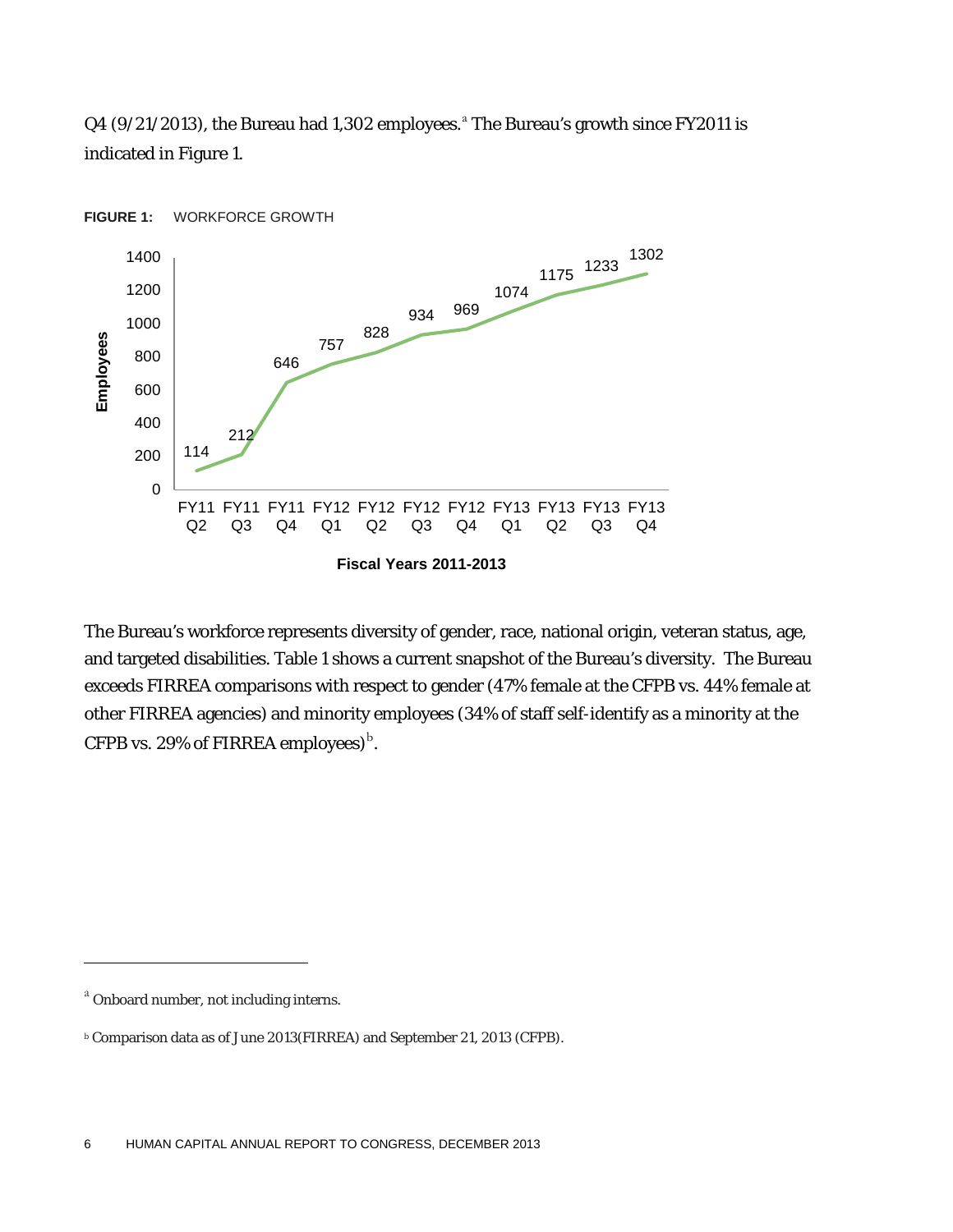**TABLE 1:** DEMOGRAPHIC SNAPSHOT OF THE CFPB WORKFORCE AS OF SEPTEMBER 21, 2013

|               |                | <b>DIVERSITY</b> |                                  |                                  |     |       |                                        |
|---------------|----------------|------------------|----------------------------------|----------------------------------|-----|-------|----------------------------------------|
|               | <b>Onboard</b> | %<br>Female      | $\frac{9}{6}$<br><b>Minority</b> | $\frac{9}{6}$<br><b>Veterans</b> | <40 | $40+$ | <b>Targeted</b><br><b>Disabilities</b> |
| <b>BUREAU</b> | 1302           | 47%              | 34%                              | 11%                              | 51% | 49%   | 2%                                     |
| <b>FIRREA</b> | $\sim$         | 44%              | 29%                              | <b>No Data</b>                   | 29% | 71%   | <b>No Data</b>                         |

## **2.2** Key accomplishments

Over the past year, the CFPB enhanced its recruitment and hiring processes to meet the needs of the growing organization. The Bureau designed a robust workforce planning process, innovative recruitment strategies, and improvements to the hiring process including the development of tailored candidate assessment tools. Concurrently, the CFPB provided compensation and benefits policies, programs, and practices that allowed the Bureau to attract and retain a highquality workforce.

#### **2.2.1** Workforce planning

The CFPB created and implemented a comprehensive workforce planning process to improve planning and staffing of Bureau positions. This process aligns with the annual budget process and identifies workforce requirements to allow for proactive planning tied to mission-driven hiring needs. The workforce planning team conducted a structured organizational design analysis of each Division and then collaborated with representatives from the Divisions to develop, review, finalize, and implement organizational designs that adhered to established organizational design principles. These organizational designs provided the Bureau with detailed information on the positions to be filled through FY2014.

The CFPB completed the implementation of a new position management and position approval process, based on the completion of Bureau-wide organization charts. These tools allow for greater visibility into planned positions and can be used to ensure a consistent approach to recruitment, focus Bureau resources on critical hires, and provide oversight of any organizational change efforts. The effort also led to the development of a position management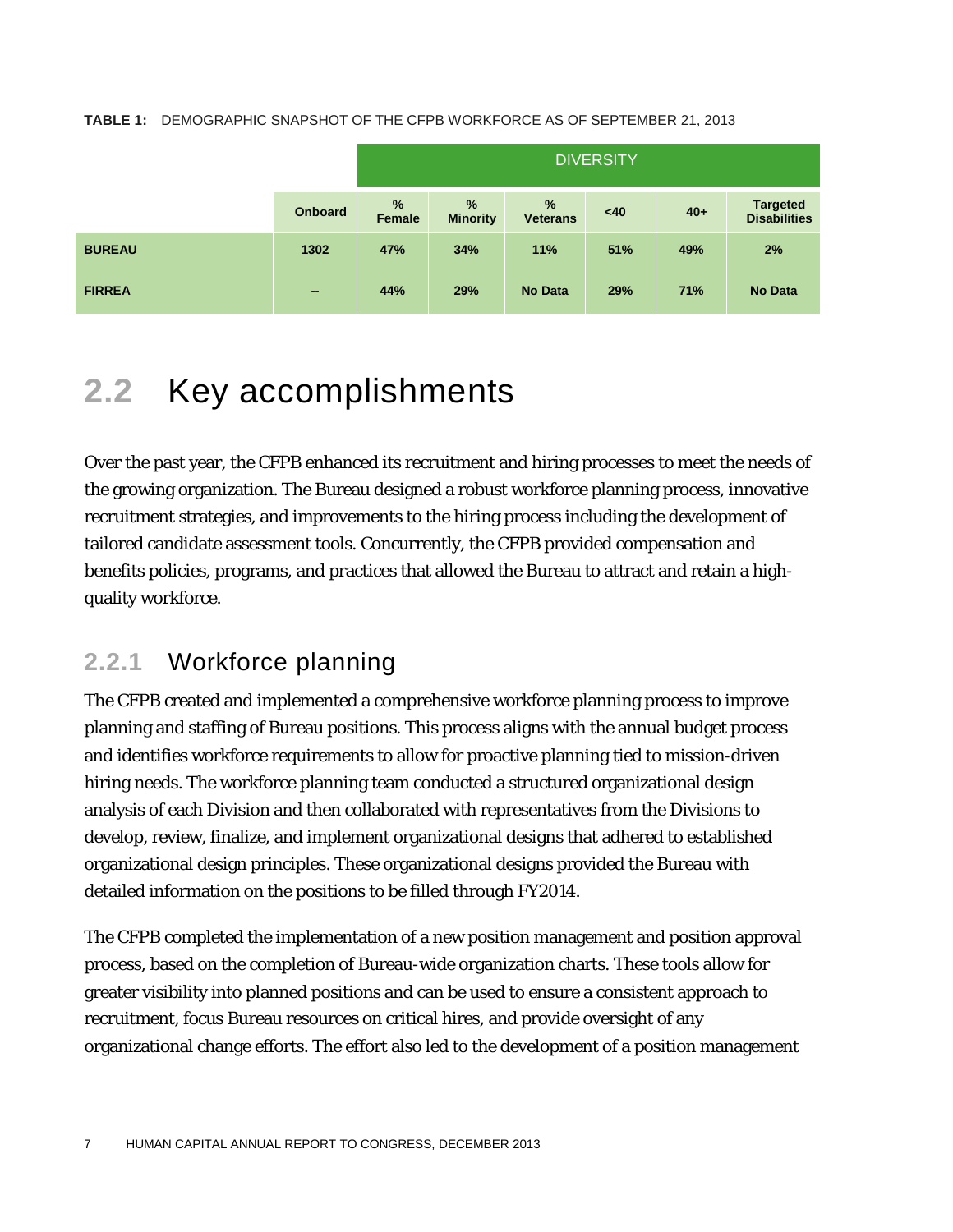tracking tool to analyze trends in fill and vacancy rates, position characteristics, and position distribution across the Bureau.

Additionally, the Office of Human Capital created a Workforce Planning Handbook for leadership and hiring managers. This handbook clearly outlines the parameters used to make workforce planning decisions, and put all memos and guidance in one concise and searchable handbook.

#### **2.2.2** Recruitment

Evaluation of web analytics data shows a dramatic increase in candidate interest in job opportunities at the CFPB. This is due largely to the enhanced recruitment strategy implemented over the past year. This strategy involves external outreach which includes attending professional conferences and holding large-scale recruitment events for high-volume positions. The Talent Acquisition Team also leverages the power of social media and the web to reach diverse talent pools with the competencies to meet the Bureau's needs.

The CFPB participated in 67 recruiting events at colleges and conferences across the country, of which approximately 40% (27) were primarily focused on diversity hiring initiatives in partnership with the Office of Minority & Women Inclusion (OMWI). This represents a 50% increase in overall talent acquisition outreach while more than doubling the diversity-focused outreach from 2012.

Involving the Bureau's diverse set of current employees and leaders is also at the core of the Bureau's recruitment strategy. The CFPB has cultivated a recruitment culture to supplement its formal recruiting efforts (e.g., USAJobs and Bureau website posting of job announcements). This culture has resulted in a vibrant employee referral network featuring over 270 staff selfdesignated as recruiters and more than half of all staff following the CFPB on LinkedIn. This network shares and promotes key job opportunities across their professional and academic networks.

Specific recruitment programs and milestones include:

- Established a flagship jobs website to provide candidates with information about employment opportunities across CFPB divisions;
- Utilized over 270 existing staff as recruiters to share their experiences with potential employees, provided them with the tools, messages, and resources to reach out to their own professional networks;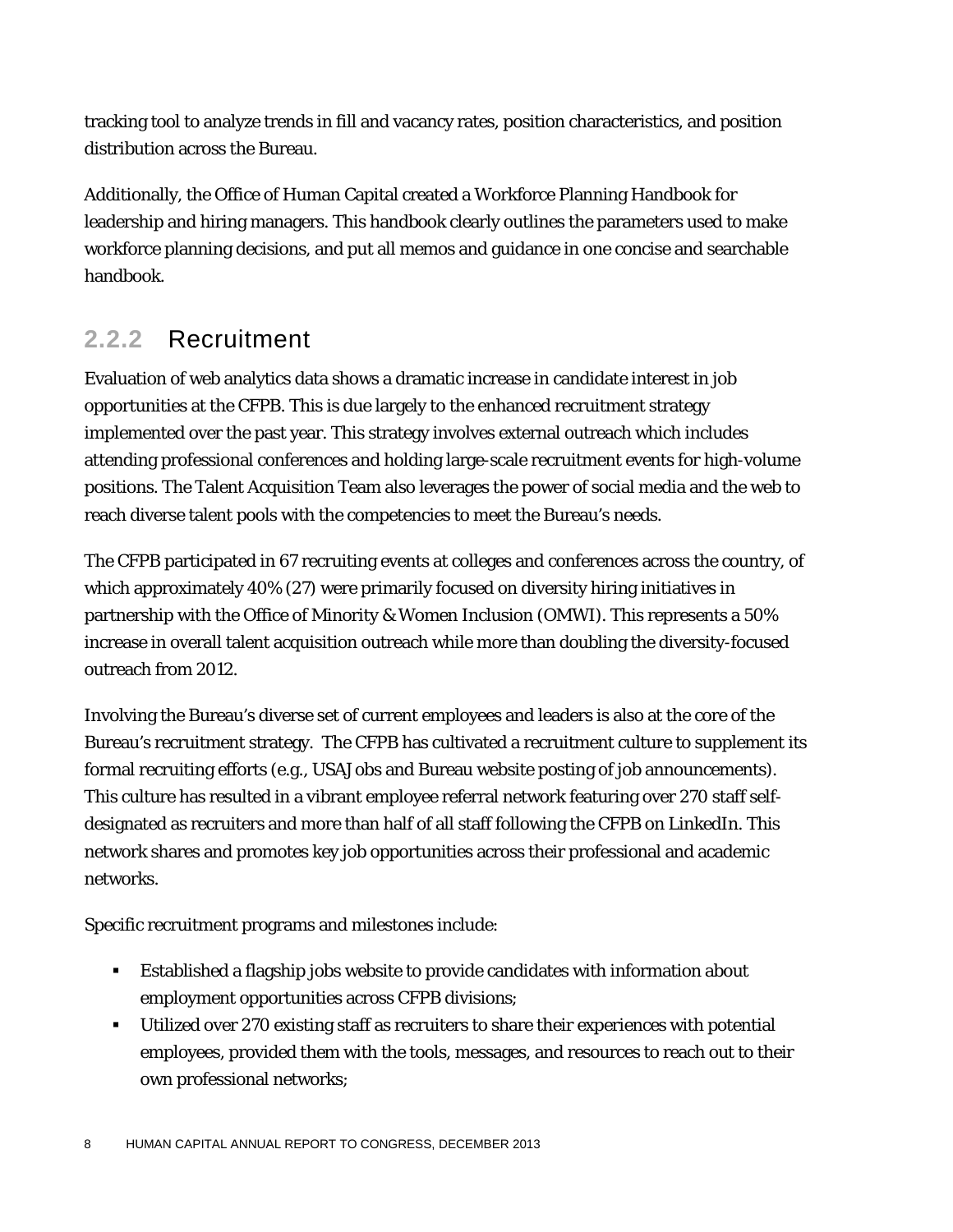- Used social media to connect with potential employees and spread information about employment opportunities at the CFPB;
- Enlisted senior leadership to host outreach events to attract people to the CFPB as a "best place to serve;"
- Created professional development programs to build a robust pipeline of talent to meet current and emerging workforce needs, including the new Pathways Program (to provide opportunities for recent graduates) and Presidential Management Fellows, resulting in a 68-person summer intern program;
- Partnered with diversity and professional groups such as the Hispanic National Bar Association and the Partnership for Public Service to conduct online and in-person information sessions about applying for careers with the CFPB and other Federal agencies; and
- Conducted broad-based marketing, reaching potential applicants where they are via social media, print, email, events, advertisements, search engines, and other internet technologies.

#### **2.2.3** Hiring process

The CFPB's hiring process progressed from focusing on immediate, high-impact hiring needs to an integrated, long-term hiring strategy, based on workforce-planning best practices. The CFPB's OHC, Technology & Innovation Team, and shared service providers worked together to enhance the application process so that it is clear and applicants receive timely updates regarding the status of their application.

In addition, OHC created tailored assessment methods (e.g., structured interviews, work sample reviews) to support selections for specific positions. These candidate assessment strategies enhance the pool of highly-qualified candidates, enable hiring managers to make objective, datadriven employee selection decisions, and build a workforce that demonstrates the key competencies for success. Enhanced assessment strategies were used to select and hire positions such as: management and executives, Supervision Examiners, Consumer Response Specialists (Investigations), Policy Analysts, Management and Program Analysts, and Economists.

OHC began offering a survey to hiring managers to identify processes that are working well, as well as areas for improvement.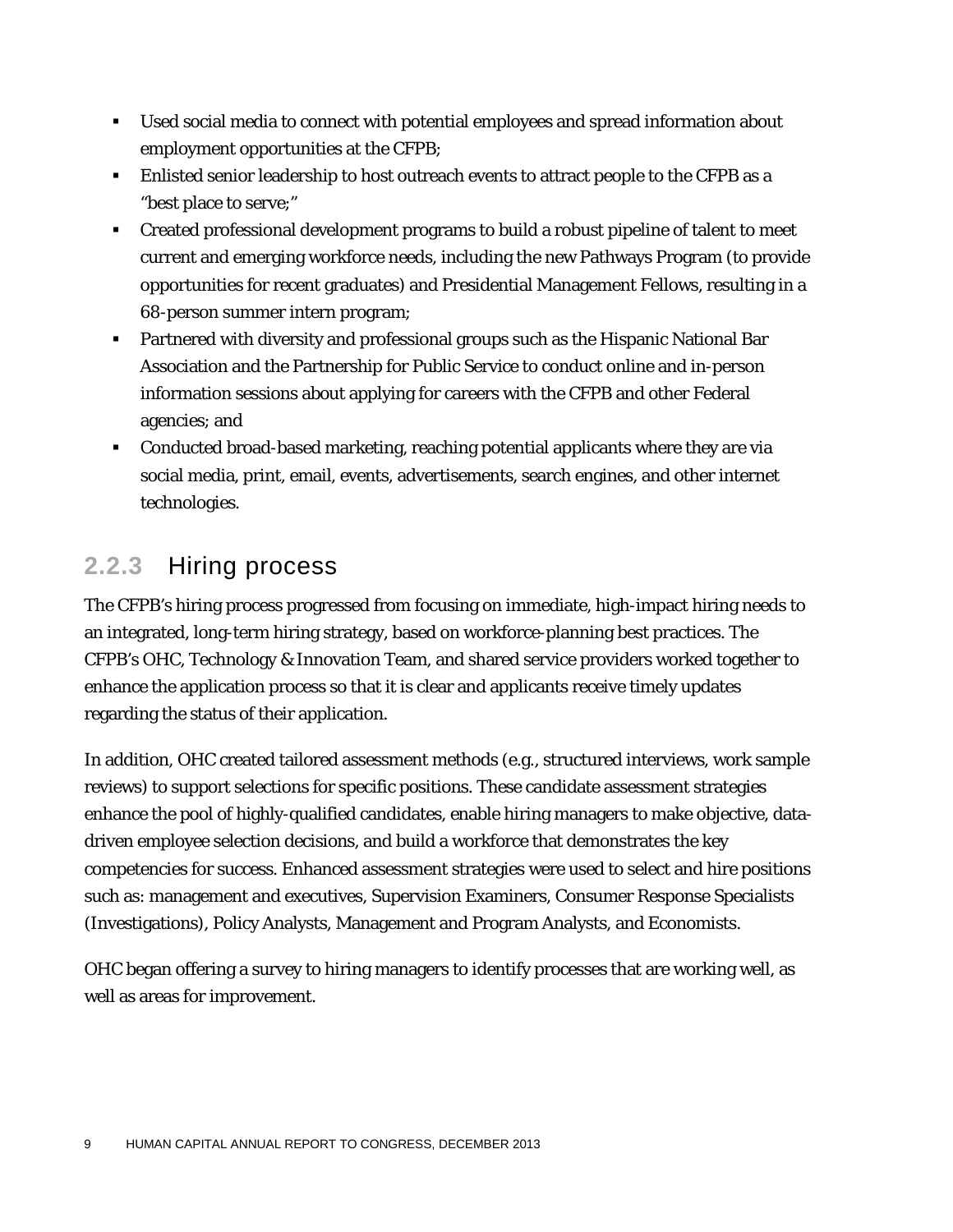#### **2.2.4** Retention

The CFPB's retention strategy includes employee engagement activities, which connect and enable Headquarters and the Bureau's distributed workforce to support a shared workforce commitment to the CFPB's mission and values. The Bureau recognizes that a truly diverse, inclusive, and engaged workforce is vital to our protection of American consumers and living our core values of Serve, Lead, and Innovate.

The CFPB administered its second OPM-directed Annual Employee Survey to solicit input from employees on their experiences at the CFPB. In response to the results of the survey, the Bureau has moved forward with some initial action plans and strategies to address survey findings while determining what long-term strategies are needed to better support the workforce. Additionally, the CFPB's Office of Minority and Women Inclusion (OMWI) has started implementing its plan to educate the workforce, maximize retention of a diverse, inclusive, and qualified workforce, and provide technical assistance to leadership.

The Bureau's retention strategy also includes constructing a competitive compensation and benefits package (mandated by the Dodd-Frank Act) that supports the Bureau's strategy to build a highly-skilled, flexible, and high-performing workforce. The Bureau accomplished this through the implementation of comprehensive benefits and work-life flexibility programs and the development and enhancement of the Bureau's compensation policies. In addition, the CFPB collaborated with The Federal Reserve Board and FIRREA peers to ensure that the CFPB's policies and practices were comparable.

In 2013, employees at the Bureau elected The National Treasury Employees Union (NTEU) to represent employee interests at the Bureau. In an effort to engage and retain Bureau employees the OHC and Bureau Leadership are committed to building and maintaining a collaborative relationship with NTEU.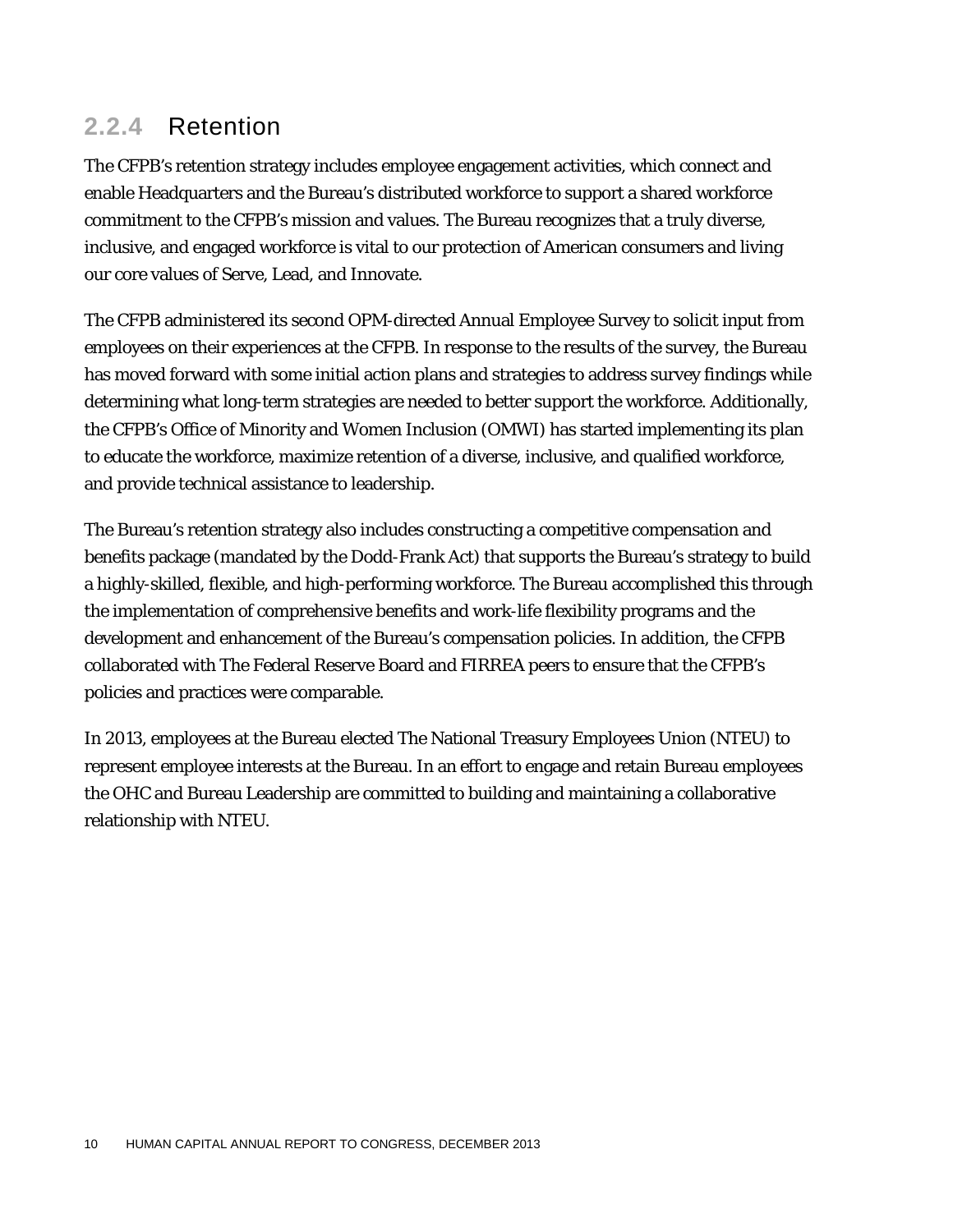## **2.3** Future a[c](#page-10-0)tion items<sup>c</sup>

The CFPB will continue to develop, enhance, and implement workforce planning, recruitment, selection, and engagement strategies to ensure that the Bureau is effectively identifying, selecting, and retaining a highly-qualified and diverse workforce. Similarly, the CFPB will continue to refine its compensation and benefits packages and related policies and practices as needed in order to not only attract the best candidates from both the public and private sectors but to also motivate and retain the existing workforce. Specific efforts in recruitment and retention include the italicized items below and the corresponding activities under each item.

*Conduct annual workforce planning processes, integrated with the annual budget process, to identify workforce gaps and proactively plan for missiondriven hiring needs*

- Continue to consult with Bureau leadership on organization design and workforce planning efforts, to include instituting regular workforce planning activities with CFPB divisions and offices to identify new needs and coordinate candidate recruitment, assessment, and hiring actions; and
- Institute the use of structured interviews across the CFPB to ensure a fair, reliable, and data-driven selection process.

*Design and launch strategic and innovative outreach practices and programs that maximize the ability to recruit from a broad spectrum of diverse potential applicants, including those from a variety of geographic regions, academic sources, professional disciplines, veterans, socioeconomic groups, and legallyprotected classes (e.g., women, persons with disabilities, and people over 40)*

• Continue to develop targeted communications highlighting the best aspects of a career at the Bureau;

1

<span id="page-10-0"></span><sup>c</sup> Timeframes for completion of future action items vary.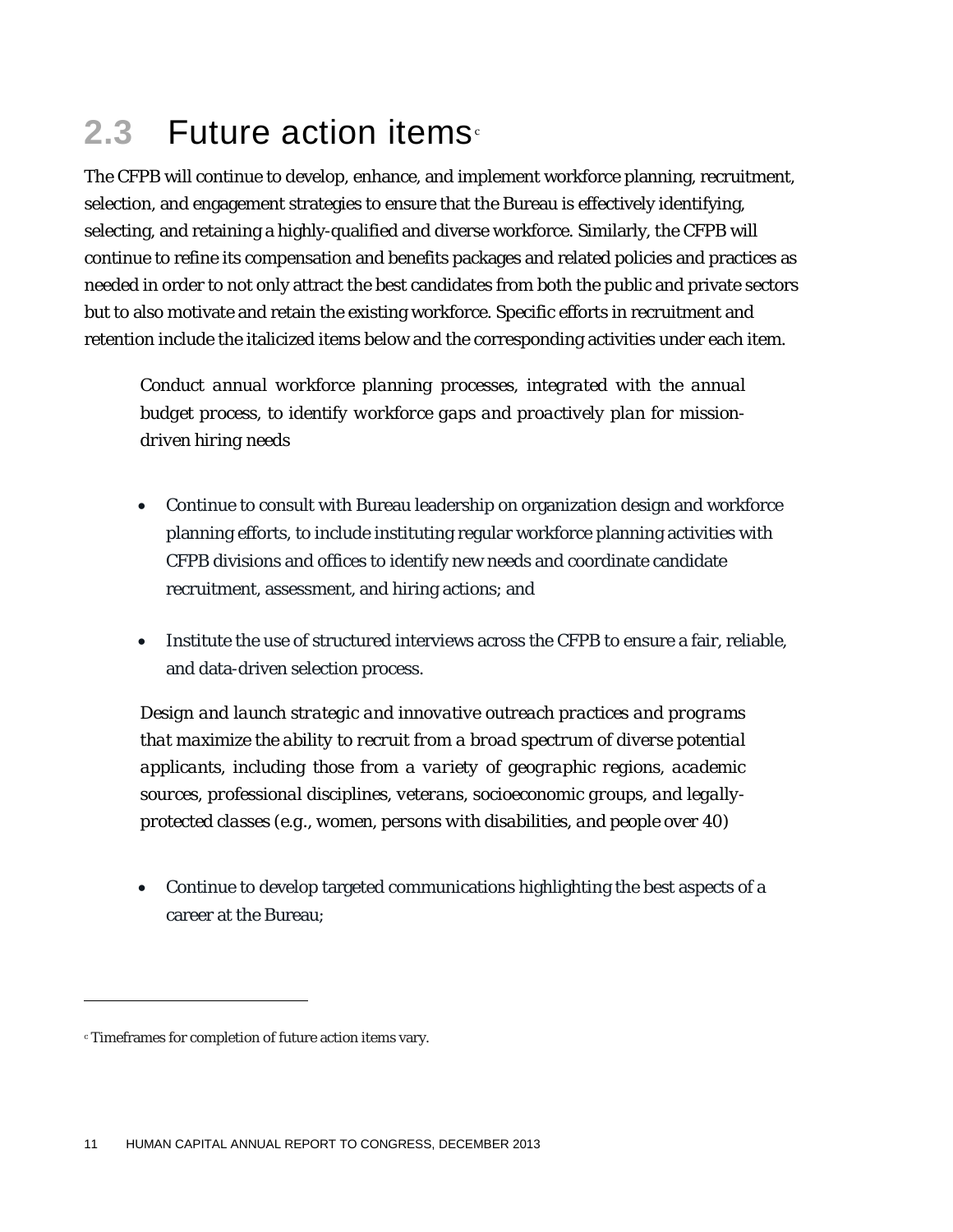- Continue to collaborate with stakeholders across the Bureau to enhance recruiting and outreach to diverse populations, professional organizations, affinity groups, and educational institutions; and
- Refine the Bureau's talent pipeline by using the Pathways Program as a key source for entry-level professionals, thereby creating a continuous cycle of talent.

*Streamline and enhance employment application processes while notifying applicants of the status of employment applications through the best means possible*

- Develop the CFPB's digital presence, including an enhanced user experience on consumerfinance.gov to provide candidates resources to assist in properly navigating the federal hiring process; and
- Expand candidate notification processes where warranted and feasible.

*Identify and hire the best candidates through innovative and tailored assessment and selection strategies and processes*

- Continue to identify candidate assessment opportunities and develop enhanced assessment strategies;
- Evaluate effectiveness of previously established assessment approaches and refine as necessary; and
- Evaluate the impact of enhanced assessment processes (e.g., time-to-fill, and other data points), analyzing the results from the recently-launched hiring manager survey to solicit and initiate improvements in the hiring process.

*Provide compensation and benefits policies, programs, and practices that allow the Bureau to attract, retain, and sustain high-quality employees*

• Continue to benchmark existing programs to peer agencies (including the FIRREAs) as outlined in the Dodd-Frank Act; and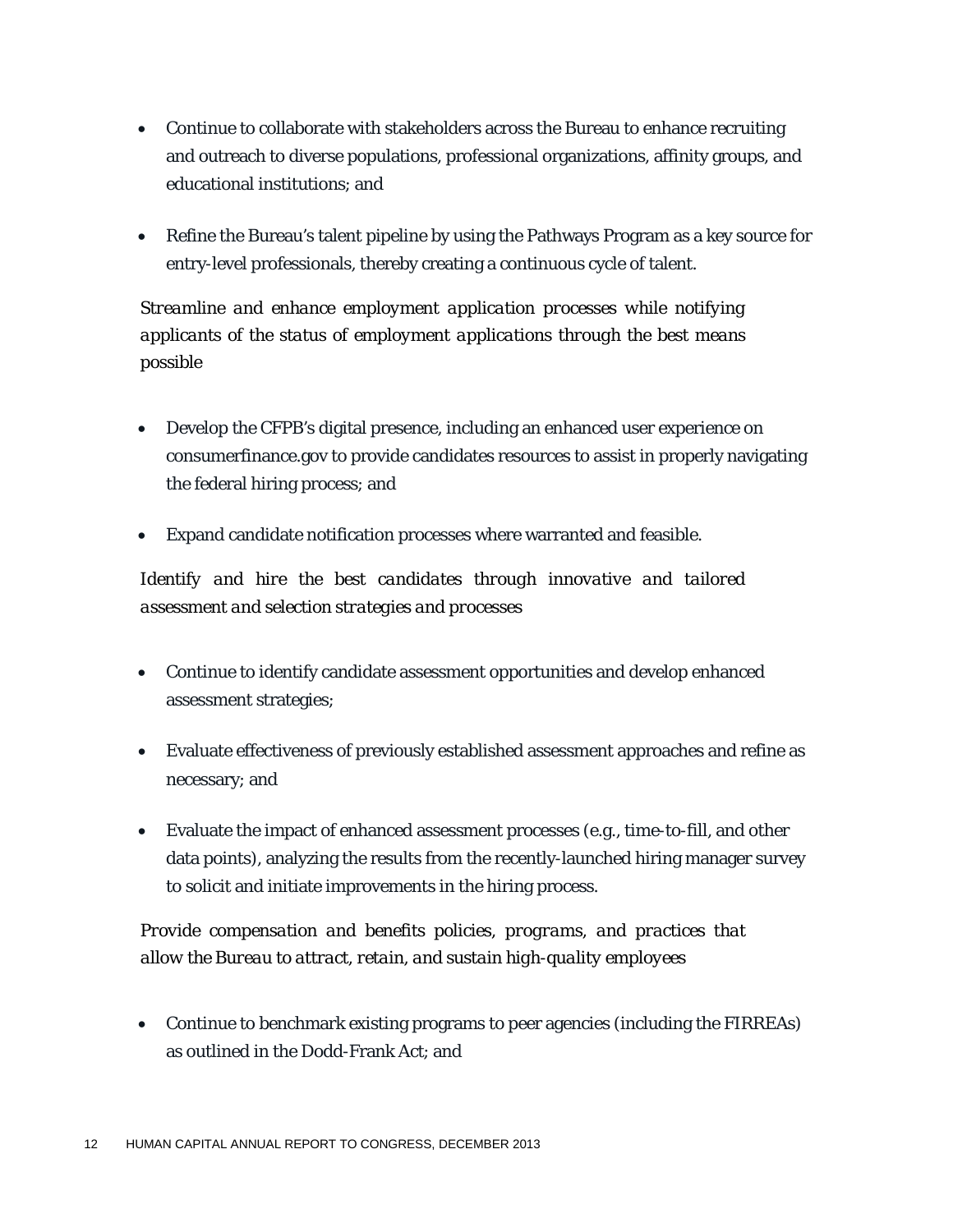• Evaluate current compensation and benefits programs and policies and revise as necessary.

*Assess the Bureau's organizational culture and implement diversity and inclusion strategies*

- Continue to conduct the annual employee, new hire , and exit surveys for Bureau employees to identify issues impacting organizational culture as well as diversity and inclusion efforts;
- Implement diversity and inclusion strategies including targeted recruitment, hiring, relationship building, and outreach; and
- Educate the workforce and provide technical assistance to leadership to maximize retention of a diverse, inclusive, and qualified workforce.

*Create a data-driven engagement program that aligns with and promotes the CFPB's mission, vision, values, and strategy and supports the CFPB workforce through mutual accountabilities (e.g., human capital staff, hiring managers, senior leadership, etc.)*

- Gather employee feedback through administration of the annual employee, new hire, and exit surveys; analyze, distribute, and act on survey results;
- Further refine and develop a targeted and robust engagement strategy (e.g., conduct a gap analysis and incorporate industry best practices);
- Develop and implement a communication strategy including a targeted strategy for the distributed workforce; and
- Partner with leadership throughout the CFPB to promote alignment and integration of both the engagement and communication strategy.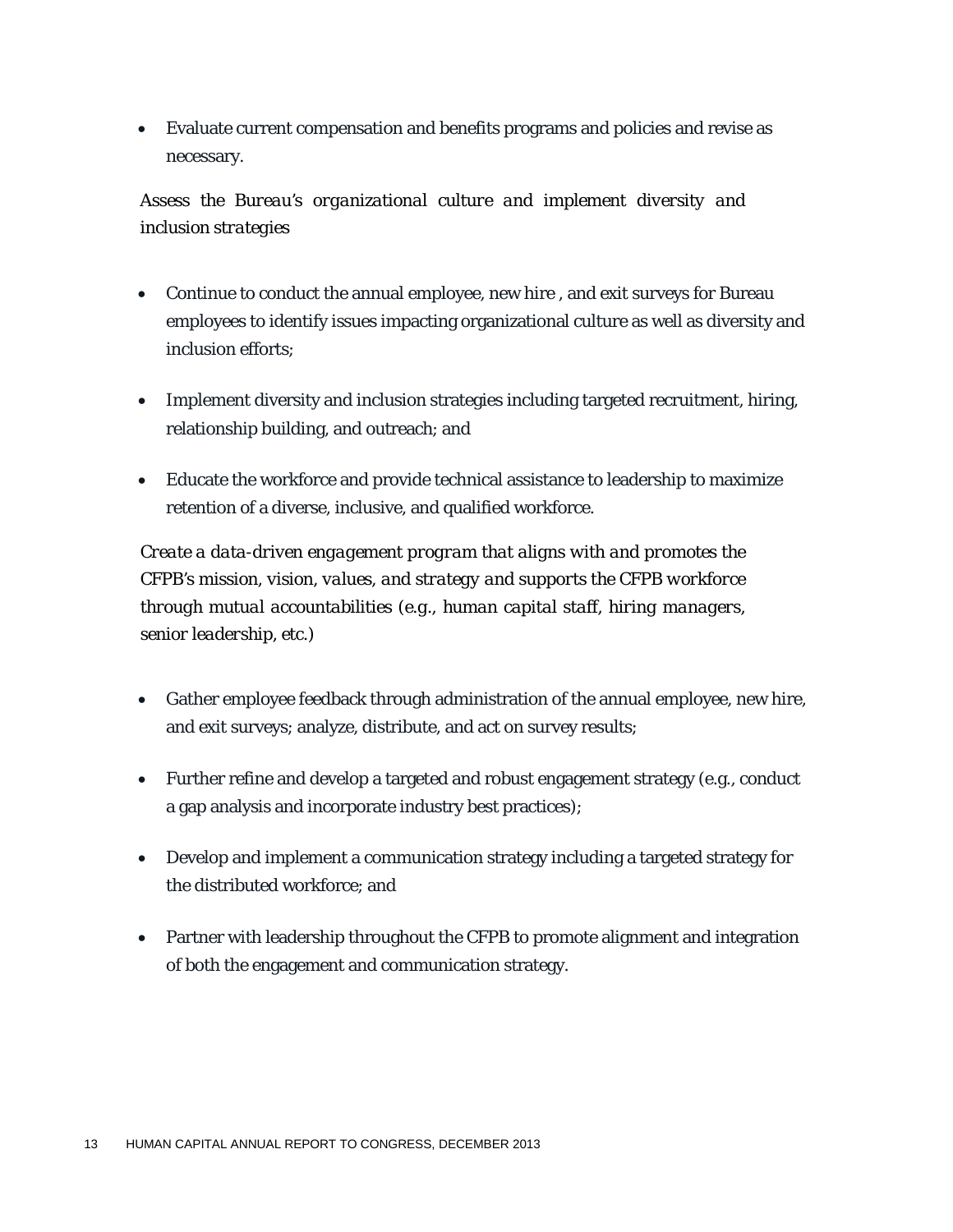## **3.** Training and workforce development plan

Under the Dodd-Frank Act, the Training and Workforce Development Plan must address the identification of skills and expertise necessary for an effective workforce and the development of a learning strategy to address those needs for all employees, including leadership. Specifically, the Dodd-Frank Act requires that we describe our efforts in the following areas to the extent practicable:

| <b>DODD-FRANK ACT</b><br>\$1067(B)(2)(A): | (i)   | Identification of skill and technical expertise needed and<br>actions taken to meet those requirements |
|-------------------------------------------|-------|--------------------------------------------------------------------------------------------------------|
| TRAINING AND<br><b>WORKFORCE</b>          | (ii)  | Steps taken to foster innovation and creativity                                                        |
| <b>DEVELOPMENT PLAN</b>                   | (iii) | Leadership development and succession planning                                                         |
|                                           | (iv)  | Effective use of technology by employees                                                               |

## **3.1** Current state

Training and workforce development has, to date, focused on programs such as employee orientation, immersion into the CFPB's culture, and an Excellence through Communication and Collaboration (ECC) program. Concurrently, the CFPB's learning and development programs have evolved over the past year in an effort to sustain the workforce and support the needs of the growing Bureau.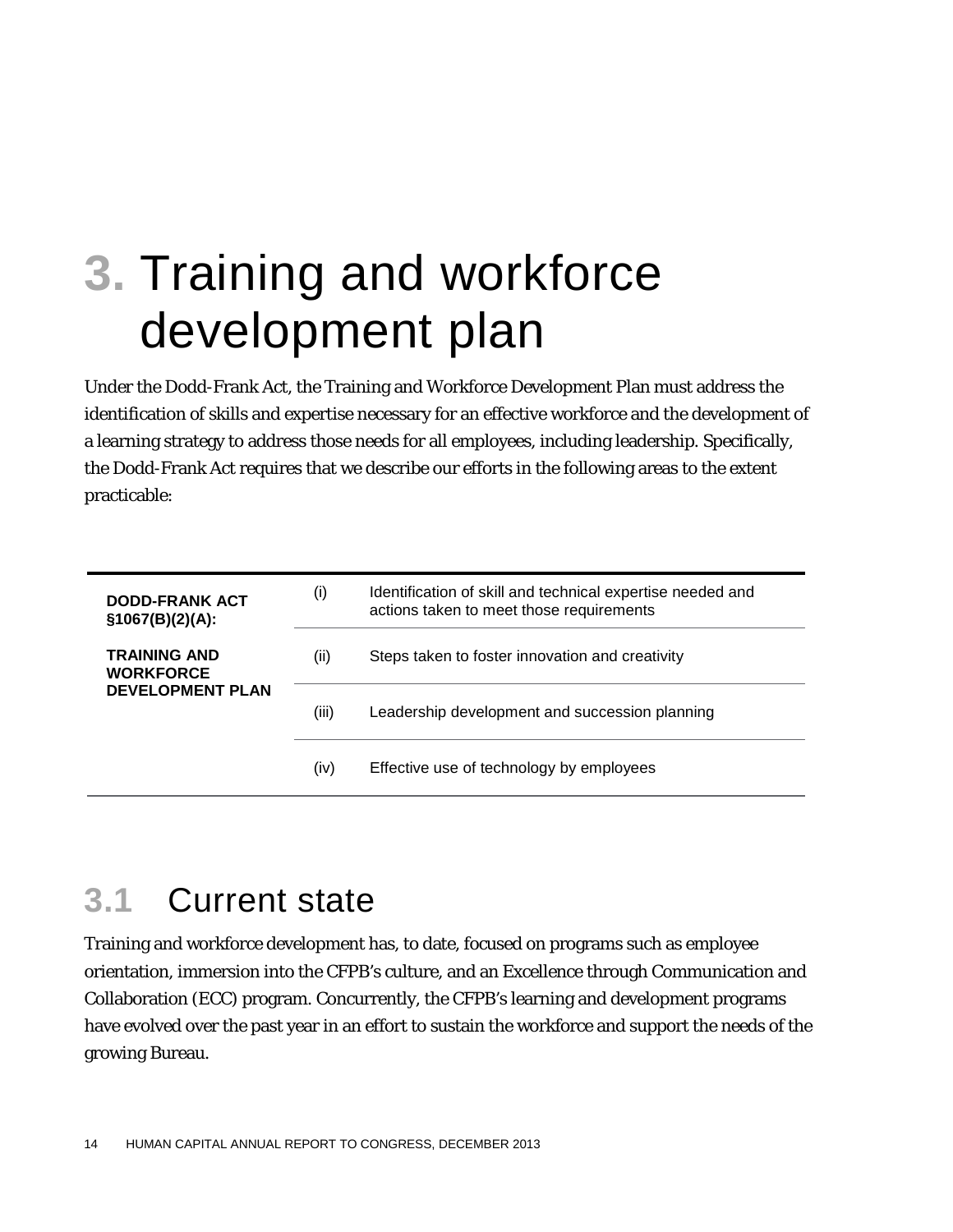The CFPB cultivates a learning environment in which employees have a continuous, enhanced opportunity to develop through learning processes that are analyzed, monitored, developed, and aligned with goals and objectives. The CFPB accomplishes this by identifying and developing the technical skills and expertise of the workforce and fostering strong leadership, which ensures long-term excellence in management across the Bureau. The CFPB plans to move beyond its initial just-in-time training interventions toward broader curricula focused on organizational problem solving, innovation, and leadership development.

Specific to the Division of Supervision, Enforcement, and Fair Lending (SEFL), the CFPB's Supervision Learning & Development (SL&D) team is responsible for the training and commissioning program for the Bureau's field examination staff. Once the Bureau reaches a steady state, the primary vehicle for commissioning will be SL&D's Examiner Commissioning Program (ECP). In the meantime, SL&D is operating under an Interim Commissioning Policy (ICP), which allows regional directors to submit executive review nomination memos for highly experienced examiners and field managers (such as employees who are former state examiners or industry compliance professionals). In August of 2012, 89 staff members became CFPB commissioned examiners based on prior experience and commissioning at other federal agencies. Since that time, the Bureau has commissioned 35 additional staff members who either had received a commission from another federal agency or were appointed under the CFPB's Interim Commissioning Policy.

Furthermore, the CFPB as a whole is committed to supporting and developing a highperforming workforce through its merit-based performance management program driven by the values of service, leadership, and innovation and supported by ongoing feedback and development.

### **3.2** Key accomplishments

As the CFPB's workforce increased in number, the Bureau prioritized the creation of a comprehensive training and workforce development program to ensure that our workforce continued to grow in terms of job-related knowledge, skills, and abilities. Over the last year, the CFPB accomplished this by: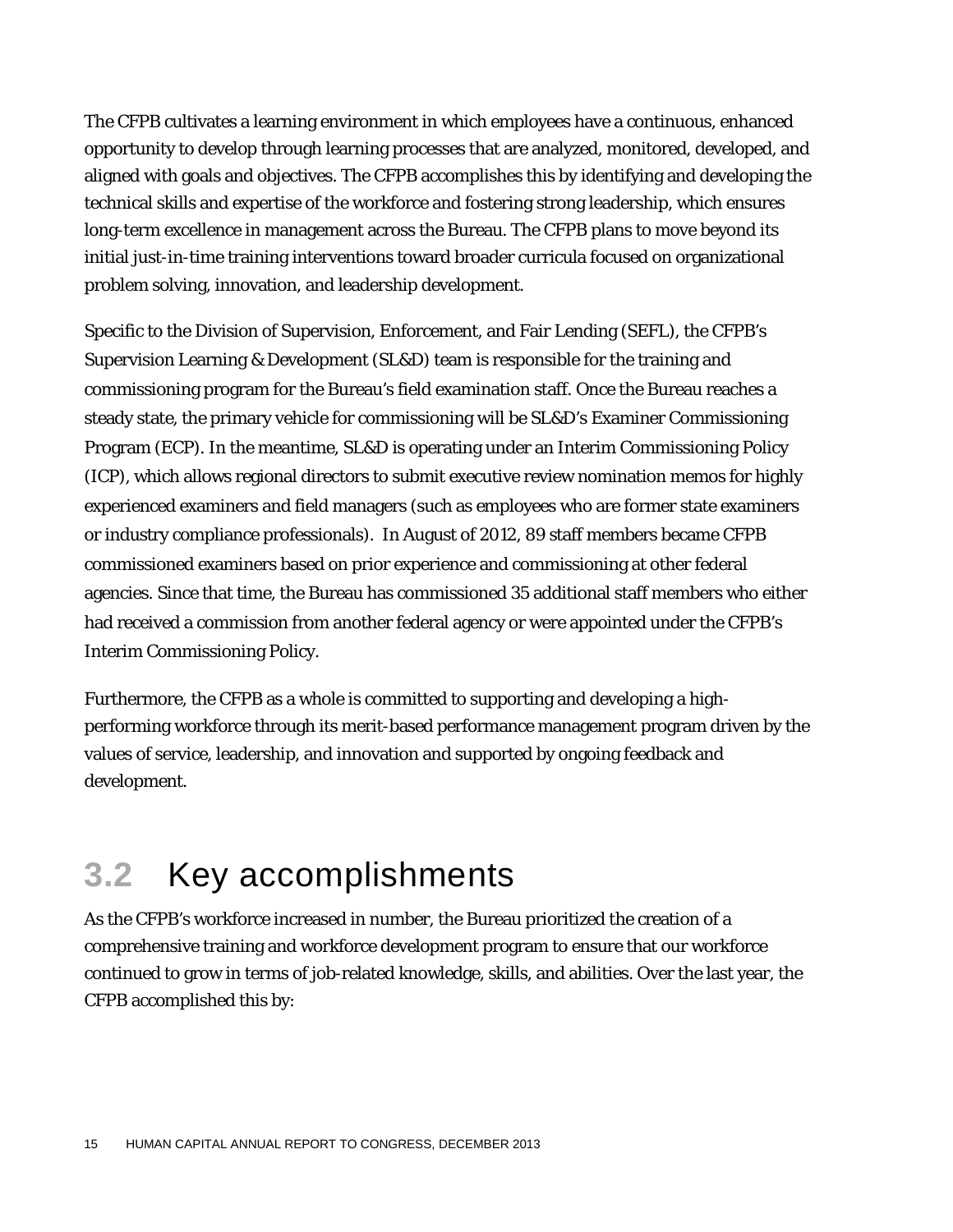- Launching a competency modeling development project to identify the skills and expertise needed for mission-critical positions across the Bureau;
- Offering increased quantity and scope of learning programs for employees and leaders; and
- Continuing to focus on employee engagement and performance management.

Over the past year, the CFPB instituted the following training and workforce development initiatives:

- Launched the individual development planning process leveraging an individual development plan (IDP) template, related developmental guidance, a cross-reference to numerous off-the-shelf learning programs, as well as a career development workshop;
- Launched a core competency modeling development project to refine and expand the competency and technical expertise documentation for Bureau employees at all levels: Individual Contributors, Supervisors & Managers, and Executives;
- Initiated a job task and competency analysis for examiner positions to support development of specialized competency-based learning programs and the examiner commissioning program;
- Achieved the CFPB's first annualized cycle for mandatory compliance training;
- Launched a two-year program requiring all supervisors and managers to attend 40 hours of basic supervisory training; 75% of managers are slated to complete courses by the end of December 2013;
- Implemented a comprehensive coaching program for the CFPB leadership;
- Offered a "Leading Through Growth" program to selected senior managers;
- Conducted employee focus groups and organizational development activities to assist managers in building healthy and high-functioning teams;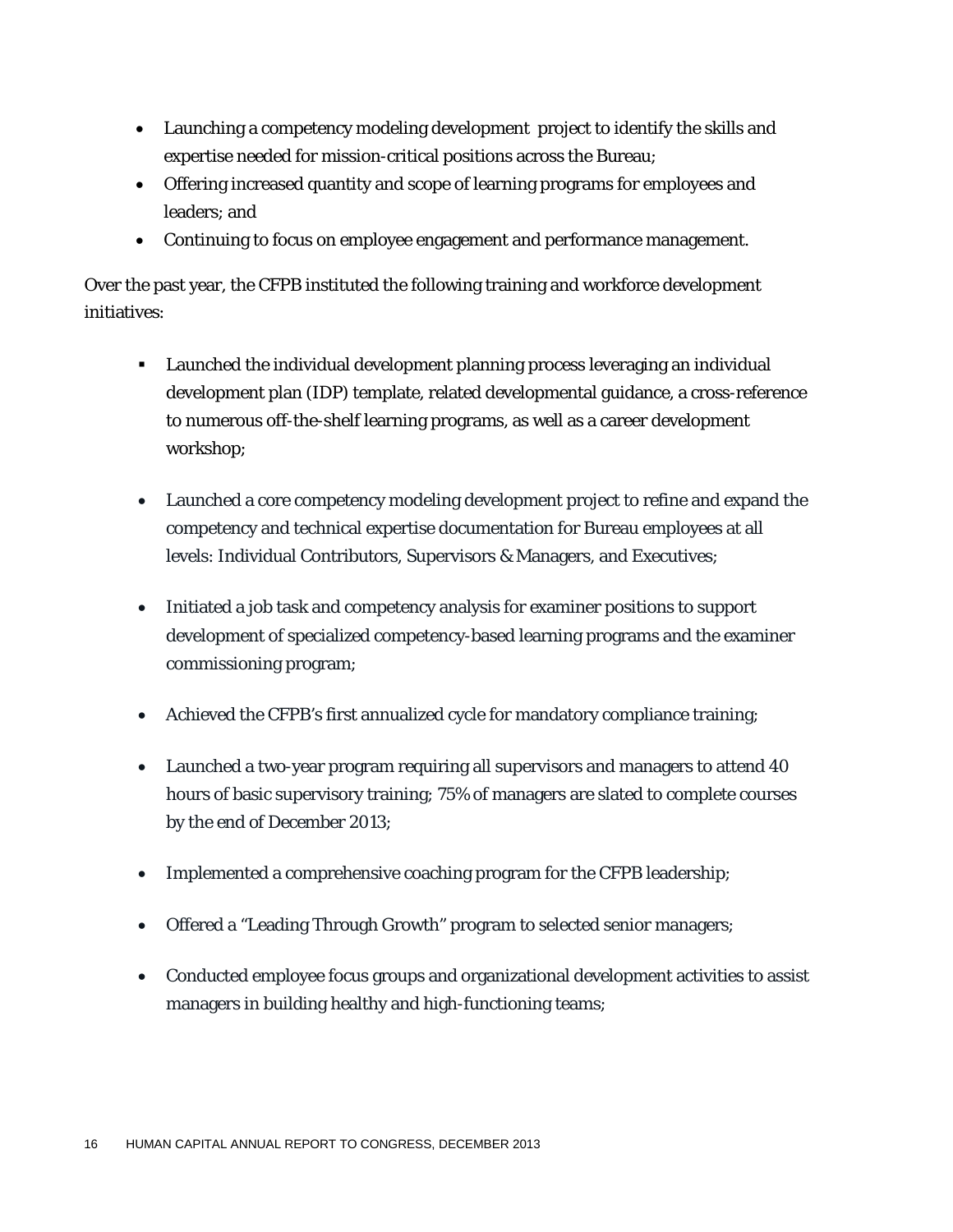- Offered robust training programs in Consumer Response that aim to keep its employees current on the latest skills they need to be successful;
- Offered comprehensive technical instruction to Supervision staff;
- Conducted an Administrative Conference to provide learning opportunities for administrative staff, to share best practices, and to optimize administrative collaboration;
- Facilitated issues identification and problem-solving meetings for regional Supervision;
- Re-launched the "Culture Team," which engages non-supervisory personnel in peerto-peer learning and mission-reinforcing activities;
- Offered 25 Lunch and Learn educational sessions on topics of cross-functional interest which support the CFPB's values of Serve, Lead, and Innovate and which foster successful achievement of our mission; and
- Hosted Diversity and Inclusion training events and a number of cultural awareness events to build awareness and skills necessary to attract the best, brightest, and most diverse group possible to carry out our mission.

The Bureau offers innovative and creative approaches to informal learning, and encourages employees to utilize technology for their learning and development needs. Highlights of new programs and product refinements in this past year include:

- Fully implemented a Learning Management System to automate the SF-182 training authorization process, and to track and report on compliance with orientation attendance, mandatory training completion, other online course completion, classroom training workshops, and on-the-job training events;
- Refined a catalog of dozens of online courses targeted to address the CFPB core competencies and basic supervisory skills, and added managerial learning references;
- Launched a library of online reference material; and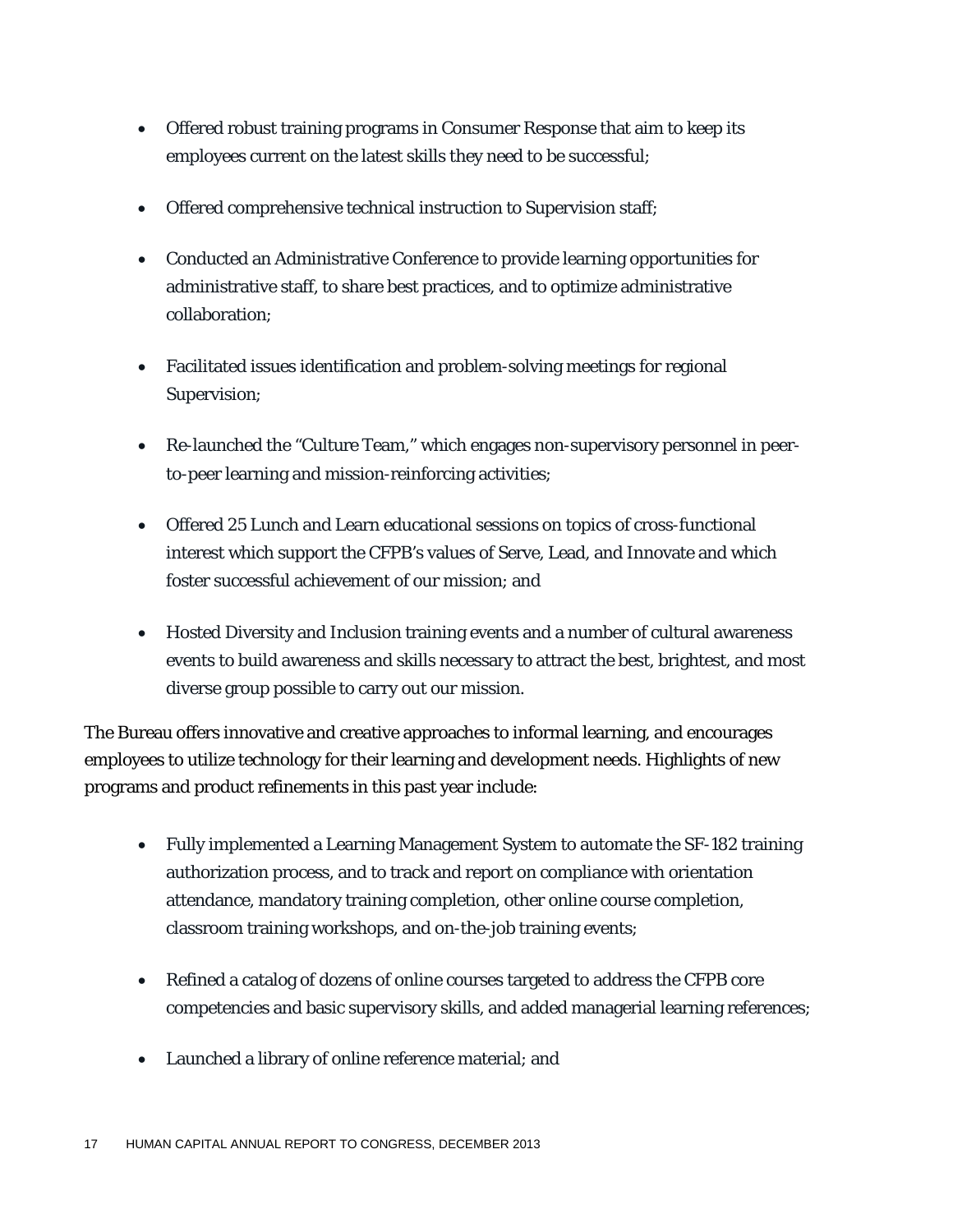• Refined a variety of examination tools, including: a full catalog of computer-based training modules on consumer compliance laws and regulations and general banking topics, a series of job aids that summarize important regulatory requirements, and access to a Regulatory Compliance Manual, which provides helpful commentary and explanation of consumer compliance regulatory requirements.

In addition to learning programs, the CFPB focused on defining effective performance measures and managing employee performance in our second annual performance cycle. The Bureau implemented a merit-based performance management program in FY2013 based on the principle of ongoing feedback and development. This included collaborative performance planning processes, mid-year performance discussions, year-end self-assessments, and a multisource narrative feedback gathering process at year-end.

The performance management program also included the creation of standard performance objectives for mission-critical jobs, implementing an automated performance management tool, conducting extensive performance management training, and facilitating management workshops to ensure consistent application of the program. Continuous evaluation and improvement of this program is essential to the development of the CFPB workforce.

In FY2013 we offered over 75 hours of management training and briefings on performance management to provide employees with clear performance plans and objectives, and meaningful feedback on their performance. We also revised the performance feedback automation to improve the manager's feedback gathering processes at the year end.

CFPB's Supervision Learning & Development (SL&D) team completed and fully implemented components of the ECP, including instructor-led classroom-based courses on *Operations and Deposits/Prepaid Products*, *Lending Principles,* and *Fair Lending Examination Techniques*. Additional instructor-led classroom-based courses will include: *Advanced Communications*, and *EIC Capstone – an examination management program.* SL&D is targeting the last quarter of the 2014 calendar year to have all components of the ECP completed and implemented.

## **3.3** Future action items

The CFPB strives to be a  $21<sup>st</sup>$  century learning organization, which prioritizes the development of an organizational culture and values that support learning and result in an agile organization able to meet changing mission requirements. The CFPB will continue efforts to provide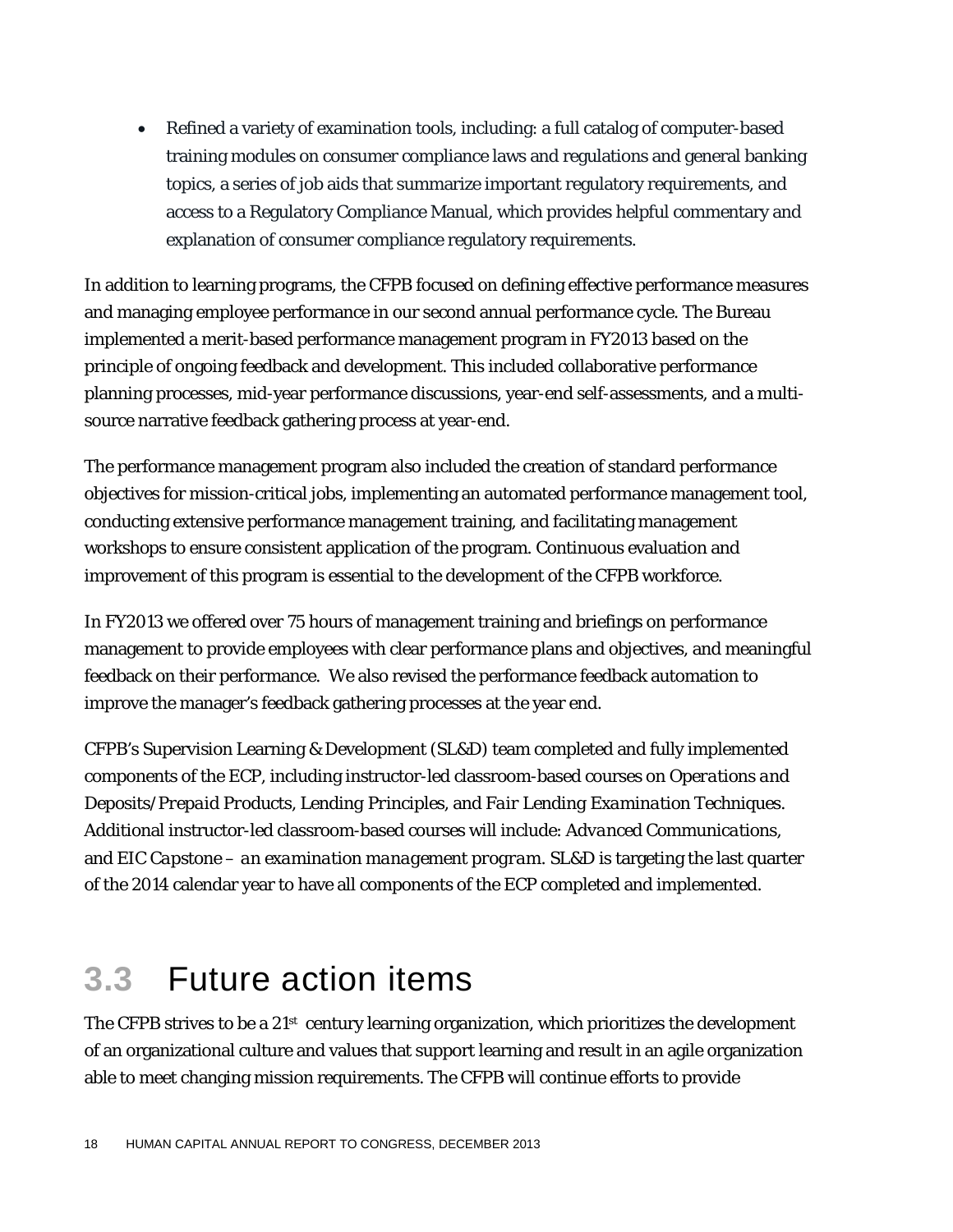employees with continuous, enhanced opportunities to learn, develop, and share knowledge to ensure that they have the technical competence to effectively regulate the complex consumer financial marketplace.

Learning and development strategies are building upon initial programs to explore and refine human capital metrics, explore competency and skill gaps based on performance management and other evolving data sources, and respond to those gaps with new learning programs, organizational development programs, and leadership strategies. Specific efforts in training and workforce development include the italicized items below and the corresponding activities under each item.

*Identify mission-critical occupations and develop competency models to support recruiting, learning, and performance management*

Competency model development is currently underway, including the:

- 1) Implementation of core competencies; and
- 2) Subsequent development of technical competency models for mission-critical positions, with examination positions as the highest priority.

Once the core model is completed and validated, we will begin communicating and implementing via a multi-year phased plan. The implementation plan will involve integration into processes such as candidate assessment, employee development, and performance management.

Multi-year phased creation and implementation of specific developmental strategies for key positions is underway. Implementation will involve:

- Continued analysis of current skills as mapped to new competency models;
- Documentation of resultant learning needs and competency gaps in mission-critical occupations;
- Development of learning strategies to close competency gaps for mission-critical occupations;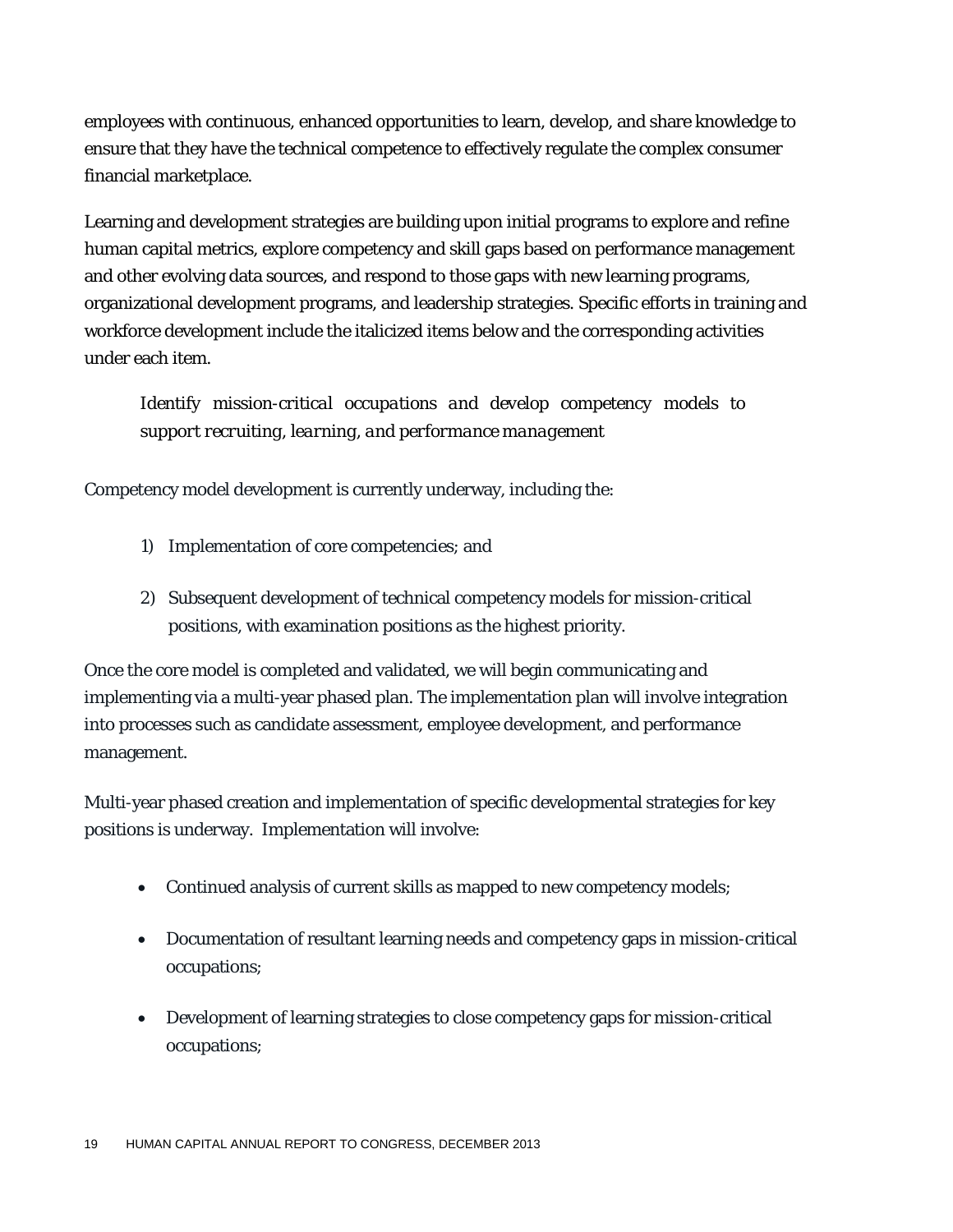- Procurement of off-the-shelf programs, supplemented by the design, development, and production of customized programs, incorporating online references and resources (all as appropriate);
- Development and implementation of evaluation programs to assess learning outcomes and to foster continuous program improvement; and
- Establishment of career maps that leverage competency models to aid in individual development planning and learning program design.

We continue to implement an individual development planning process and will update recommended course lists to identify learning opportunities in each of the revised and new competency areas. We will begin a multi-year process of creating career maps for missioncritical occupations and utilize those maps to outline learning and development opportunities at each step in an occupational career map.

The Division of Supervision, Enforcement, and Fair Lending's SL&D is continuing to develop its training programs and examiner commissioning test, which will be based on the CFPB's examiner training strategy and components. Once the Bureau reaches a steady state, the primary vehicle for commissioning will be SL&D's Examiner Commissioning Program (ECP). When complete, the ECP will include instructor led classroom-based courses, a rotational assignment, formal on-the-job training (OJT) modules, and a comprehensive commissioning examination. Examiners who complete the training and pass the examination that the CFPB adopts will become commissioned CFPB examiners.

*Develop and implement comprehensive and innovative managerial training for incumbent and new managers, as well as executive development programs*

- Continue to leverage the coaching program for leadership development and the basic supervisory training services for new-hire supervisors and newly-promoted supervisors;
- Complete the managerial learning needs assessment and draft strategy for developmental programs;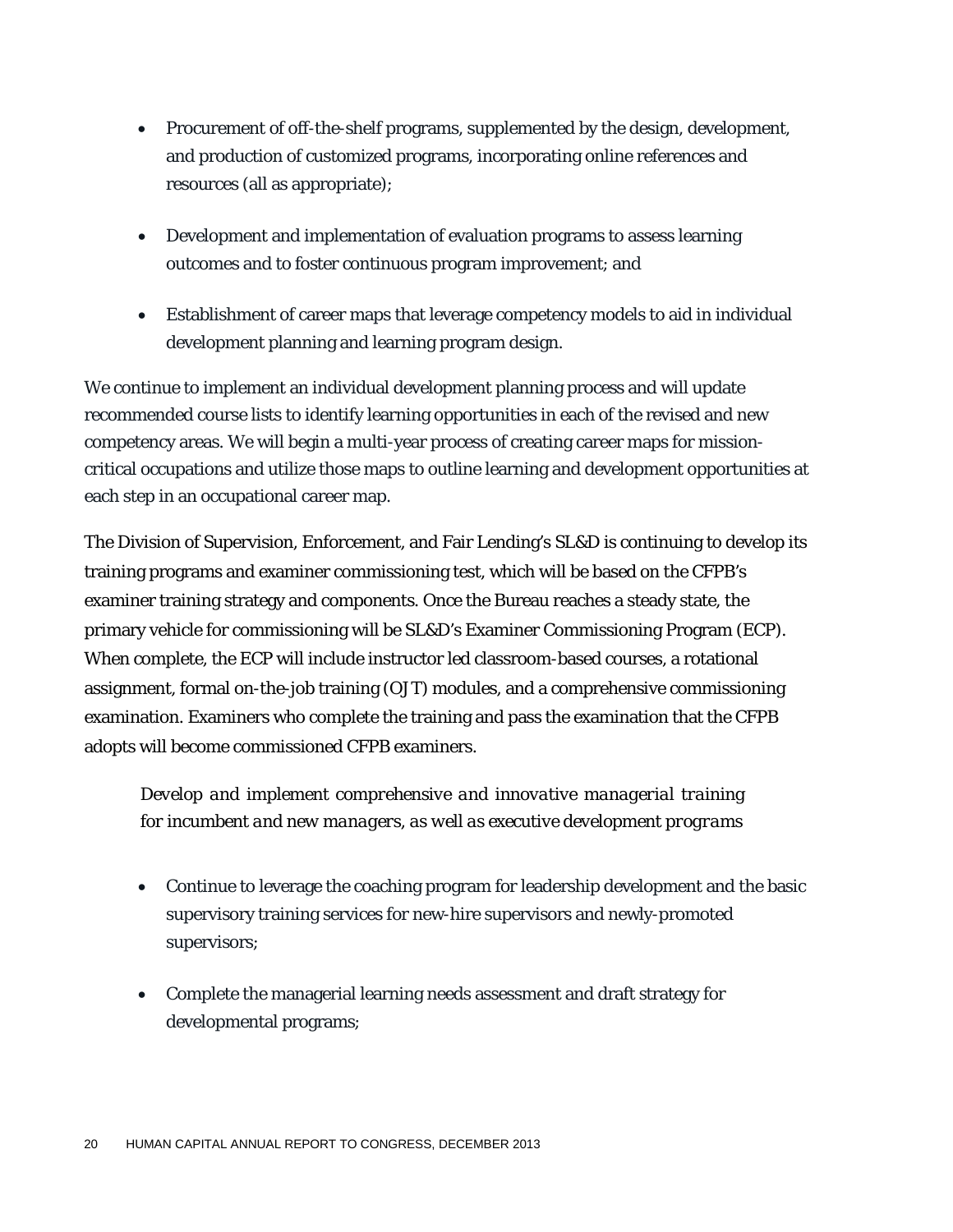- Launch the design, development, production and pilot of CFPB-specific management development programs aimed at supervisors, managers, and executives;
- Review managerial individual development plans and recommend individualized approaches for self-development, training, and on-the-job developmental activities; and
- Develop a multi-year approach to managerial workforce planning and succession planning.

*Continually assess, monitor, and improve upon the performance management program and system*

- Refine and improve upon performance management program and system implemented in FY2013; and
- Provide continuous guidance and training to the workforce on the performance management program and system.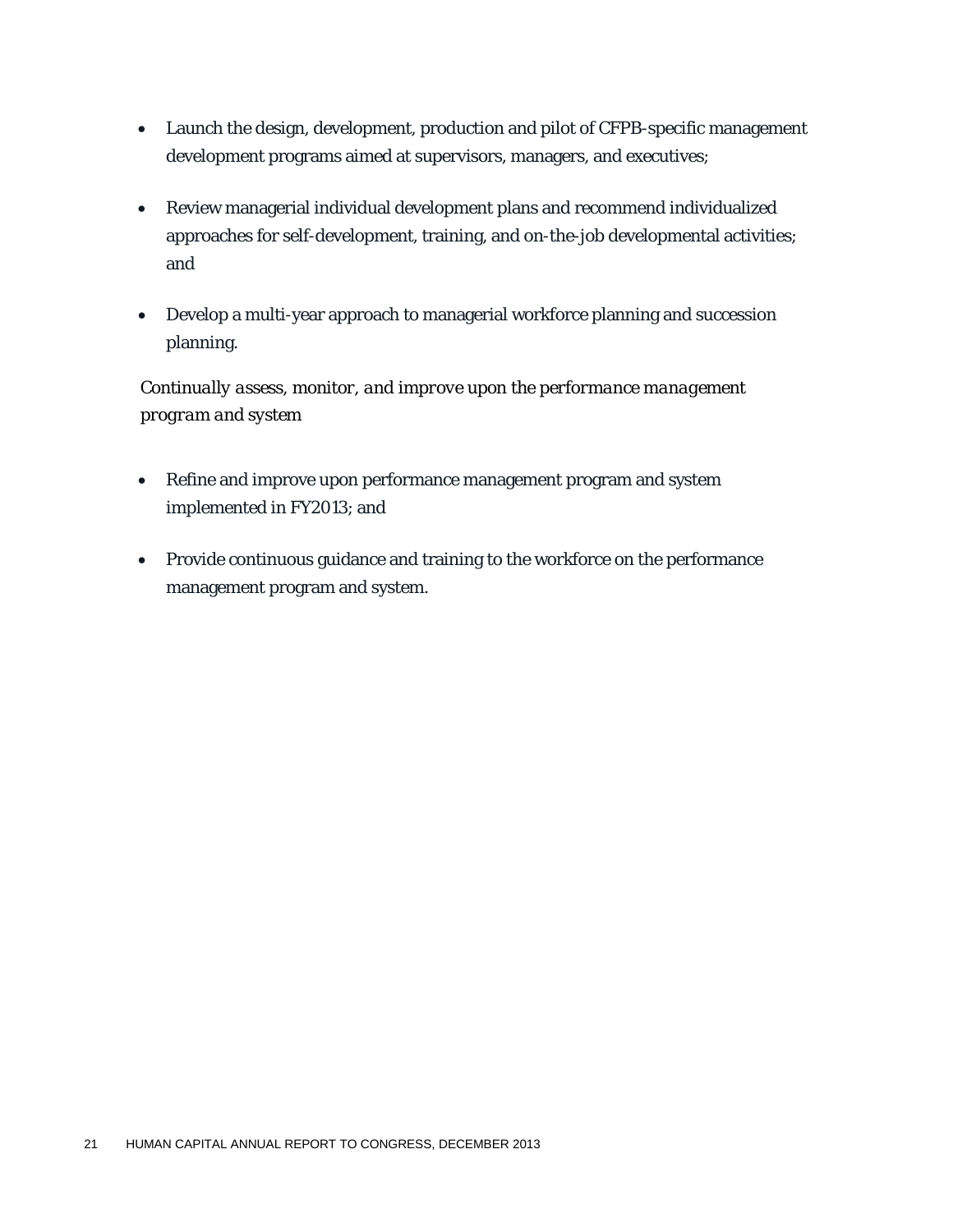## **4.** Workplace flexibilities plan

Under the Dodd-Frank Act, the Workplace Flexibilities Plan must address the development and implementation of workforce flexibilities. Specifically, the Dodd-Frank Act requires that we describe our efforts in the following areas to the extent practicable:

| <b>DODD-FRANK ACT</b><br>\$1067(B)(2)(B):     | (i)    | <b>Telework</b>                                  |
|-----------------------------------------------|--------|--------------------------------------------------|
| <b>WORKPLACE</b><br><b>FLEXIBILITIES PLAN</b> | (ii)   | Flexible work schedules                          |
|                                               | (iii)  | Phased retirement                                |
|                                               | (iv)   | Reemployed annuitants                            |
|                                               | (v)    | Part-time work                                   |
|                                               | (vi)   | <b>Job Sharing</b>                               |
|                                               | (vii)  | Parental leave benefits and childcare assistance |
|                                               | (viii) | Domestic partner benefits                        |
|                                               | (ix)   | Other workplace flexibilities                    |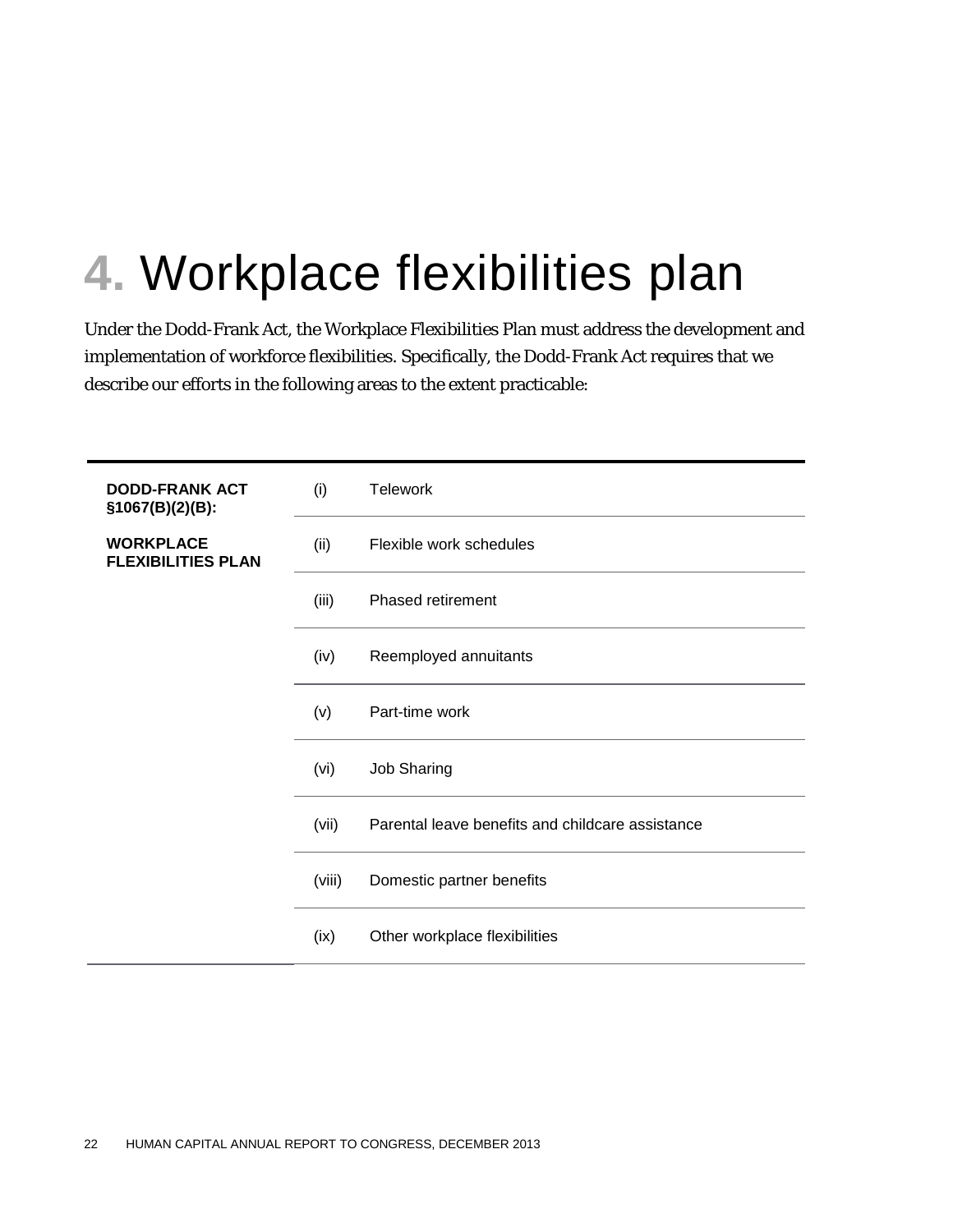## **4.1** Current state

The CFPB continues to offer extensive and innovative workplace programs and flexibilities that enhance the health, morale, commitment, and productivity of the workforce, increase business efficiencies, and promote the Bureau's mission.

OHC ensures that our workforce programs are developed based on thorough analyses of available flexibilities, as well as private- and public-sector benchmarking, where relevant. The Bureau recognizes that an integrated approach to workplace flexibility will promote employee engagement and productivity, a healthy environment and healthy workers, continuity of operations, and economic efficiencies.

## **4.2** Key accomplishments

In addition to providing baseline benefits and workforce flexibilities available across Executive branch agencies, since early 2011 the CFPB has developed, implemented, and revised workplace policies and programs that adhere to the Dodd-Frank Act as well as enhance the workplace for all employees. Specific offerings include:

- Telework program, offering situational, recurring, and extended situational telework options;
- Alternative work schedules program, offering two flexible work schedules;
- Policy on reemployed annuitants;
- Policy on part-time work;
- Sick leave policy, which includes expanded use of sick leave for the birth or adoption of a child;
- Enhanced annual leave policy;
- Voluntary leave transfer program to assist employees affected by their own or a family member's medical emergency;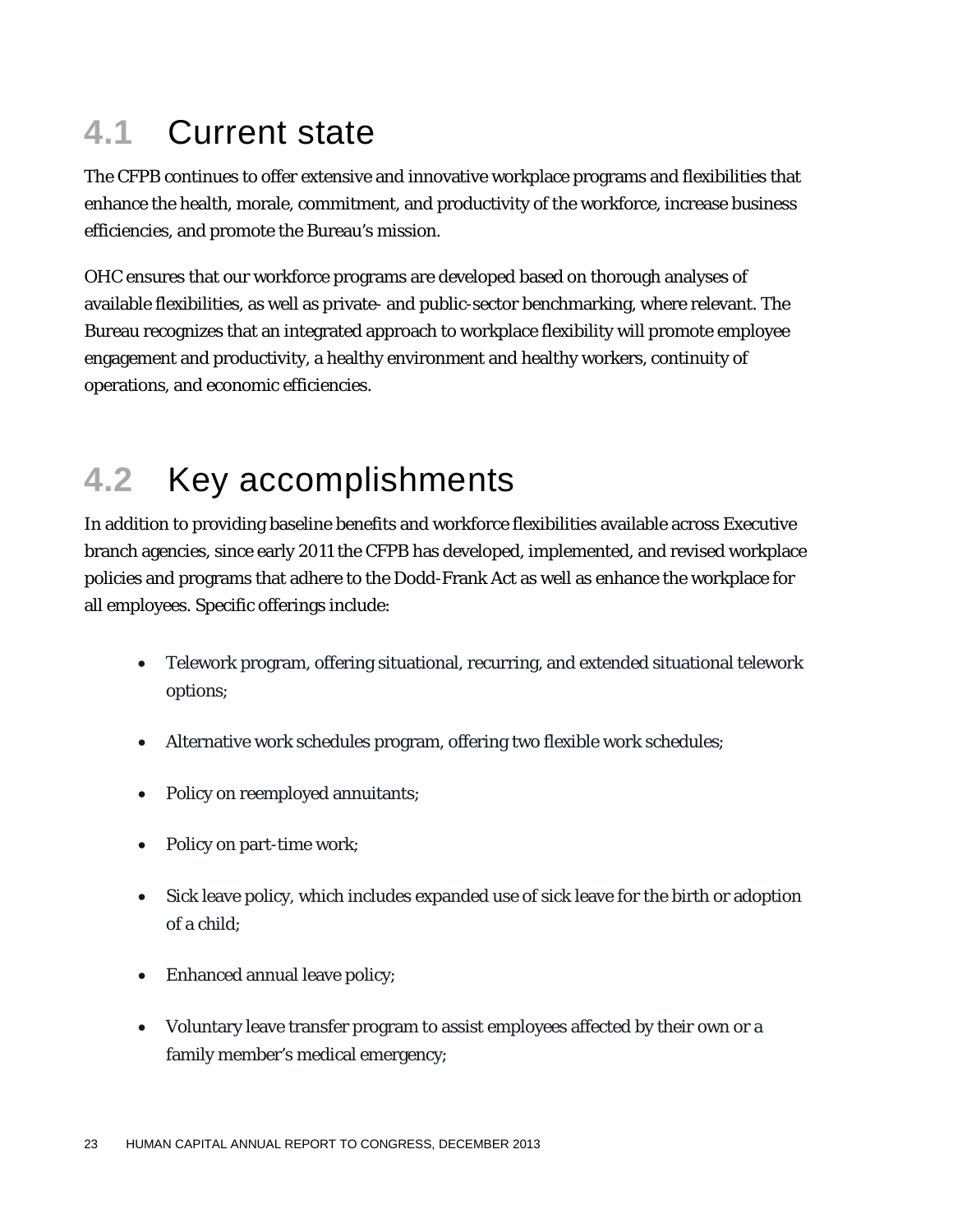- Short-term and long-term disability insurance;
- Nationwide emergency childcare services;
- Onsite childcare services for headquarters employees;
- Lactation rooms in all Washington, DC office buildings;
- Domestic partner benefits for CFPB-specific vision, dental, and life insurance;
- Domestic partner subsidy for health benefits; and
- Contribution to flexible spending account up to a defined income limit.

### **4.3** Future action items

The CFPB is committed to providing and continuously improving workplace flexibilities in an effort to attract, engage, and retain the Bureau's workforce and enhance the workplace. OHC will collaborate with management and staff to explore additional workforce flexibilities and "best practices" in the public and private sectors. Planned efforts to enhance workplace flexibilities include the italicized items below and the corresponding activities under each item.

*Provide and manage relevant and desirable work-life flexibilities (e.g., telework, flexible work schedules, enhanced leave benefits, support for nursing mothers, and emergency dependent-care services) tailored to the CFPB's mission needs*

- Implement a nursing mothers' policy, outlining additional guidance on space and time available for lactation purposes, as well as guidance for employees in the field; and
- Promote availability of an extensive network of in-home and center-based providers of care for children and dependent adults.

*Develop and implement workplace flexibilities that leverage critical skills and experiences and retain mission-critical expertise*